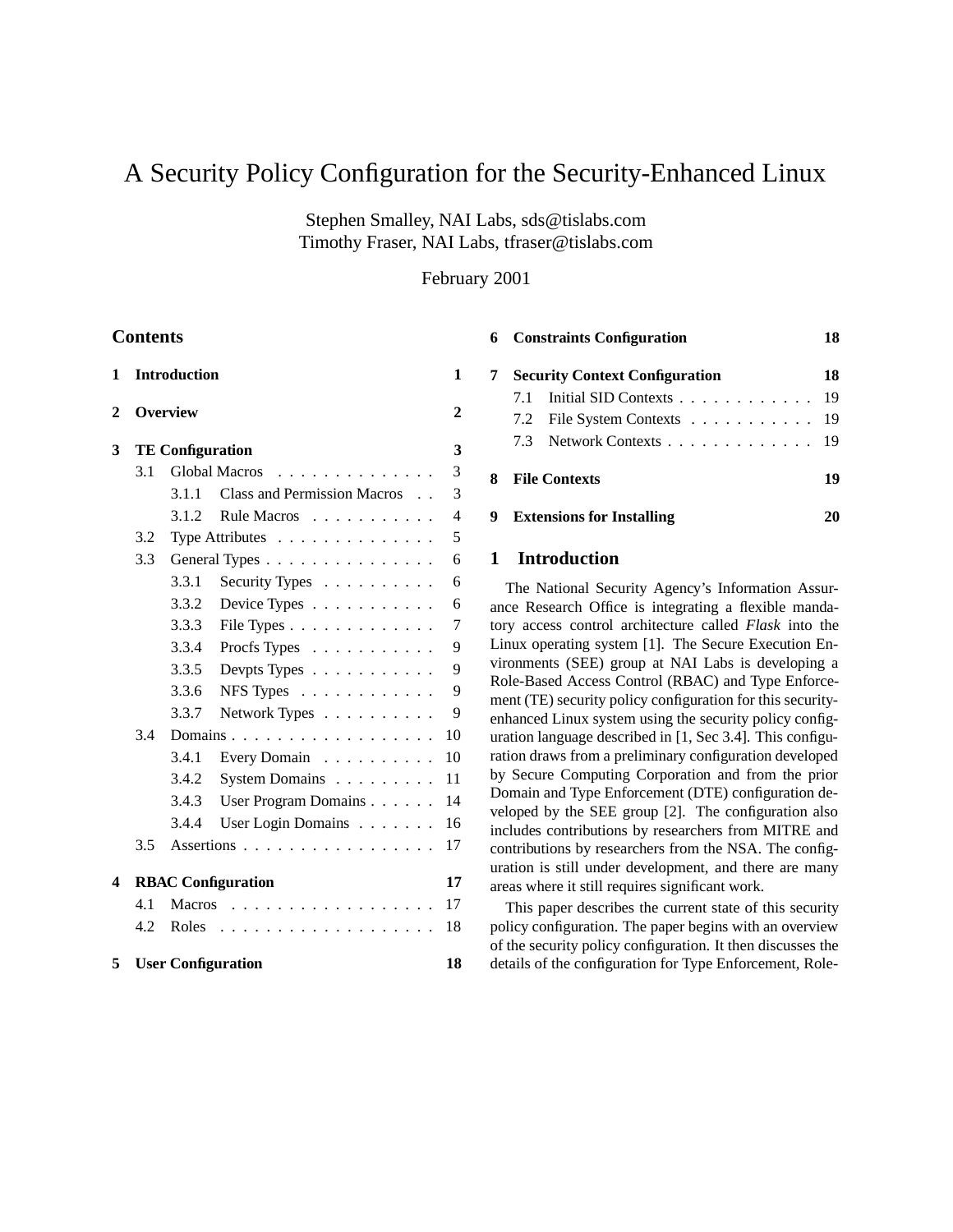Based Access Control, users, constraints, and security contexts. A separate configuration used to initially set file security contexts is then described. Finally, the paper describes configuration extensions to support the installation of the system.

# **2 Overview**

This section provides an overview of the security policy configuration. It explains the basic concepts used in the configuration. It describes the goals for the configuration. It also provides a high-level explanation of how the policy configuration addresses these goals.

The security policy configuration defines a set of Type Enforcement domains and types. Each process has an associated domain, and each object has an associated type. The policy configuration specifies the allowable accesses by domains to types and the allowable interactions among domains. It specifies what types (when applied to programs) can be used to enter each domain and the allowable transitions between domains. It also specifies automatic transitions between domains when certain types are executed. These transitions ensure that system processes and certain programs are placed into their own separate domains automatically.

The configuration also defines a set of roles. Each process has an associated role. All system processes run in the *system\_r* role. Two roles are currently defined for users, *user r* for ordinary users and *sysadm r* for system administrators. These roles are set by the login program. A separate newrole program was added to support role changes within a login session.

The policy configuration specifies the set of domains that can be entered by each role. Each user role has an associated initial login domain, the *user t* domain for the *user r* role and the *sysadm t* domain for the *sysadm r* role. This initial login domain is associated with the user's initial login shell. As the user executes programs, transitions to other domains may automatically occur to support changes in privilege. Often, these other domains are derived from the user's initial login domain. For example, the *user t* domain transitions to the *user netscape t* domain and the *sysadm t* domain transitions to the *sysadm netscape t* domain when the netscape program is executed to restrict the browser to a subset of the user's permissions.

The first goal of the security policy configuration is to control various forms of raw access to data. The policy configuration defines distinct types for kernel memory devices, disk devices, and /proc/kcore. It defines separate domains for processes that require access to these types, such as *klogd t* and *fsadm t*.

The second goal is to protect the integrity of the kernel. The policy configuration defines distinct types for the boot files, module object files, module utilities, module configuration files and *sysctl* parameters, and it defines separate domains for processes that require write access to these files. It defines separate domains for the module utilities, and it restricts the use of the module capability to these domains. It only allows a small set of privileged domains to transition to the module utility domains.

The third goal is to protect the integrity of system software, system configuration information and system logs. The policy configuration defines distinct types for system libraries and binaries to control access to these files. It only allows administrators to modify system software. It defines separate types for system configuration files and system logs and defines separate domains for programs that require write access.

The fourth goal is to confine the potential damage that can be caused through the exploitation of a flaw in a process that requires privileges, whether a system process or privilege-enhancing (setuid or setgid) program. The policy configuration places these privileged system processes and programs into separate domains, with each domain limited to only those permissions it requires. Separate types for objects are defined in the policy configuration as needed to support least privilege for these domains.

The fifth goal is to protect privileged processes from executing malicious code. The policy configuration defines an executable type for the program executed by each privileged process and only allows transitions to the privileged domain by executing that type. When possible, it limits privileged process domains to executing the initial program for the domain, the system dynamic linker, and the system shared libraries. The administrator domain is allowed to execute programs created by administrators as well as system software, but not programs created by ordinary users or system processes.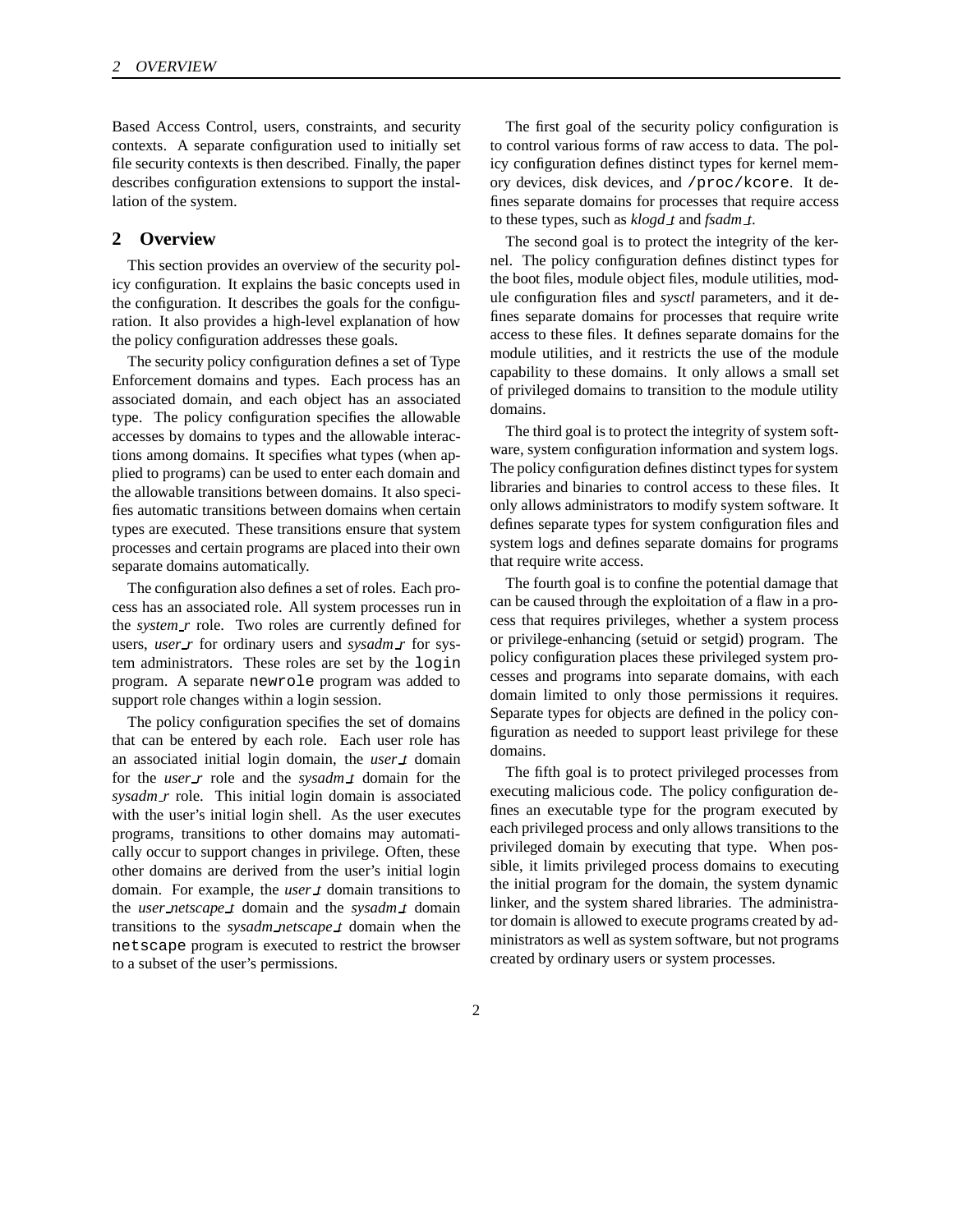The sixth goal is to protect the administrator role and domain from being entered without user authentication. The policy configuration only allows transitions to the administrator role and domain by the login program, which requires the user to authenticate before starting a shell with the administrator role and domain. It prevents transitions to the administrator role and domain by remote logins to prevent unauthenticated remote logins via .rhosts files. A newrole program was added to permit authorized users to enter the administrator role and domain during a remote login session, and this program re-authenticates the user.

The seventh goal is to prevent ordinary user processes from interfering with system processes or administrator processes. The policy configuration only allows certain system processes and administrators to access the *procfs* entries of processes in other domains. It controls the use of *ptrace* on other processes, and it controls signal delivery between domains. It defines separate types for the home directories of ordinary users and the home directories of administrators. It ensures that files created in shared directories such as /tmp are separately typed based on the creating domain. It defines separate types for terminals based on the owner's domain.

The eighth goal is to protect users and administrators from the exploitation of flaws in the netscape browser by malicious mobile code. The policy configuration places the browser into a separate domain and limits its permissions. It defines a type that users can use to restrict read access by the browser to local files, and it defines a type that users can use to grant write access to local files.

# **3 TE Configuration**

In a traditional Type Enforcement (TE) policy, each subject is labeled with a domain, and each object is labeled with a type. The Flask security server merges the concepts of a domain and a type into a single type abstraction. A "domain" in Flask is simply a type that can be associated with a process. A type may be used both as a domain for a process and as a type for an object. For example, in the Linux implementation, the processspecific subdirectories in /proc are labeled with the security context of the corresponding process, so each domain is also used as the type of these pseudo files.

This section describes the Type Enforcement (TE) configuration contained in the all.te file. This file is automatically generated from a collection of files. The section begins by discussing the global macros defined for the TE configuration. It then describes a set of attributes used to group related types and domainstogether. The types and domains defined in the configuration are then individually discussed. Finally, the assertions that are checked after evaluating the TE configuration are described.

# **3.1 Global Macros**

The macros.te file contains global macros used throughout the configuration for common groupings of classes and permissions and for common sets of rules. This subsection describes the macros defined in this file. These macros are used to ease specification of the configuration. The macros are expanded by the m4 macro processor.

**3.1.1 Class and Permission Macros** Several macros are defined for groupings of file-related classes. The *dir file class set* macro expands to the directory class and all of the file classes. The *file class set* macro expands to all file classes. The *notdevfile class set* macro expands to all file classes except for device special files, and the *devfile class set* macro expands to the device special file classes. These macros are used in access vector rules, type transition rules, and access vector assertions in the TE configuration. They are also used in the constraints configuration.

Several macros are defined for groupings of file permissions. The *stat file perms* macro expands to the permissions required to call *stat* or *access* on a file. This macro is useful in granting domains the ability to test for the existence of a file or *stat* files for a directory listing without granting any further accesses.

The *x file perms*, *r file perms*, *rx file perms* and *rw file perms* macros expand to the permissions required to execute a file, read a file, read and execute a file, and read and write a file, respectively. These macros are used to grant domains the ability to use existing files without granting them the ability to create, unlink, or rename them. Since it is desirable to strictly control execute access, file execute permission is only included in the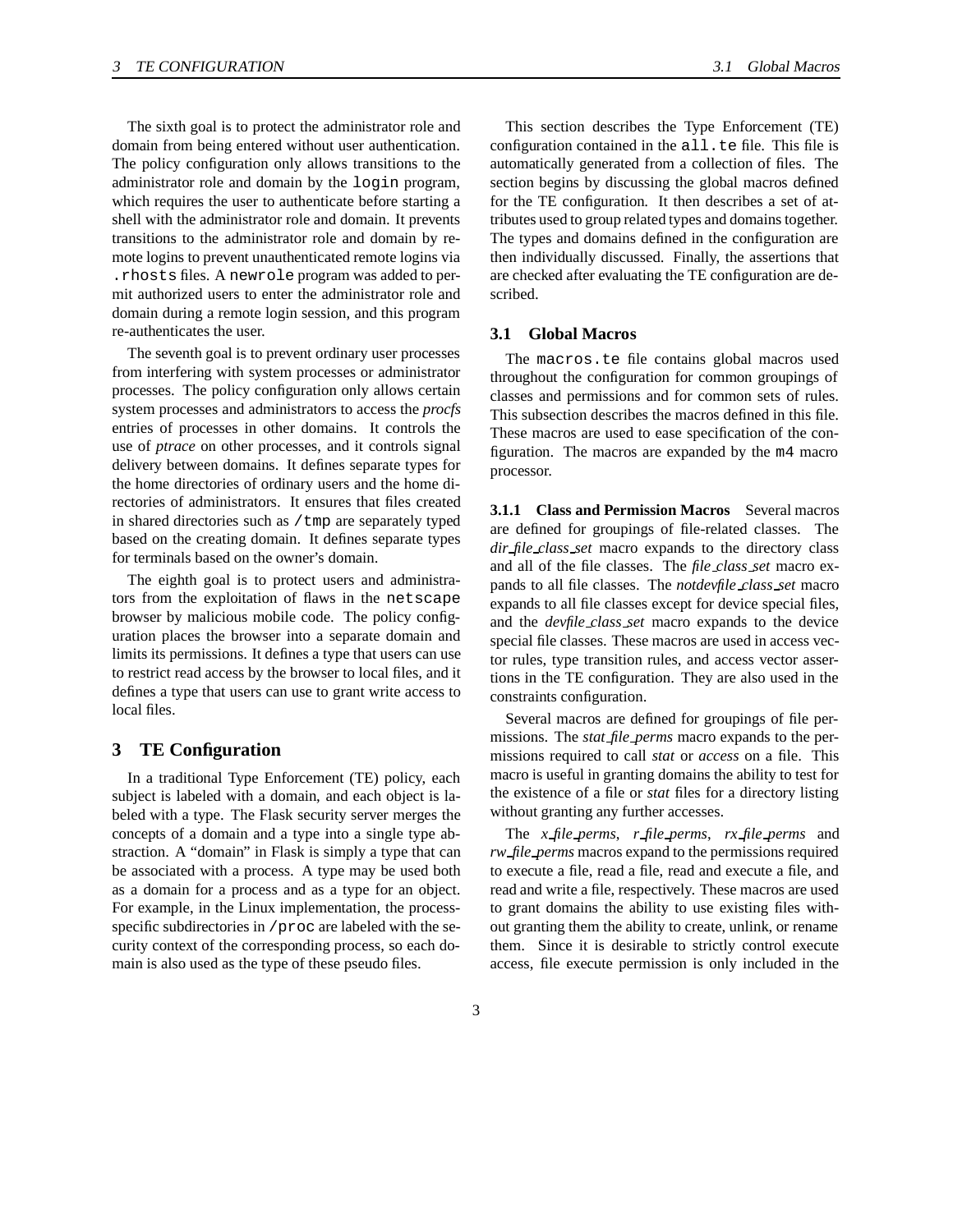*x file perms* and *rx file perms* macros. A *rwx file perms* macro could be added, but most domains are not allowed to execute programs that they can write. It would be useful to add a *ra file perms* macro to indicate read and append access for append-only files.

The *link file perms* macro expands to permissions for linking, unlinking and renaming a file. This macro allows name space operations to be separately authorized from other operations. The *create file perms* macro expands to permissions for creating, reading, writing, linking, renaming and unlinking a file. This macro does not include file execute permission, since most domains are not allowed to execute programs that they can write. It also does not include permissions for relabeling, since it is desirable to strictly control relabeling operations.

The *r dir perms*, *rw dir perms*, and *create dir perms* macros provide similar expansions for directories. These macros differ in that they use directory-specific permissions such as *search*, *add name*, *remove name*, *reparent*, and *rmdir*. Directory search permission is included in the macros that permit reading, since search and read access are typically not separated in the policy configuration. It would be useful to add a *ra dir perms* macro to indicate read and *add name* access for append-only directories. It might also be useful to add a *link dir perms* macro.

A single macro is currently defined for socket classes. The *socket class set* macro expands to the set of all socket classes. This macro is currently only used in the constraints configuration. It would be useful to add a *notrawsocket class set* macro that only expands to datagram and stream socket classes, since raw sockets should be limited to privileged domains.

The *rw socket perms* and *create socket perms* macros expand to permissions for reading and writing sockets and for creating, reading and writing sockets. These macros can be used for datagram or raw sockets. The *rw stream socket perms* and *create stream socket perms* macros are equivalent macros for stream sockets. It might be useful to add variants of these macros that are specific to clients and servers.

The *inherit fd perms* macro expands to permissions for inheriting and using an open file description. The most common use of this macro is to grant a domain the ability to inherit and use open file descriptions from the domain that transitioned to it. It is also sometimes necessary to grant these permissions for open file descriptions that are inherited through multiple domain transitions. For example, the *rlogind t* domain inherits descriptions created by *inetd t* indirectly through *tcpd t*. The *receive fd perms* macro expands to permissions for receiving an open file description through local socket IPC and subsequently using it.

The *mount fs perms* macro expands to permissions for mounting and unmounting file systems. The *signal perms* macro expands to permissions for sending any signal. The *packet perms* macro expands to permissions for sending and receiving network packets. This macro can be used with either the node class or the network interface class.

**3.1.2 Rule Macros** The *domain trans* macro expands to access vector rules that grant a parent domain the ability to transition to a child domain via a program type. In addition to defining the minimal set of access vector rules required to authorize the domain transition, this macro defines several rules that are not strictly required but are usually desired. For example, the macro grants the parent domain permissions to reap the child domain when it exits. It also grants the child domain permissions to inherit and use open file descriptions from the parent domain. It might be useful to add a minimal domain transition macro that only contains the rules required to authorize the transition. The *domain auto trans* macro adds a type transition rule to the *domain trans* macro so that the domain transition occurs automatically when the program type is executed by the parent domain.

The *file type trans* and *file type auto trans* macros provide similar functionality for transitioning to a new file type when a file is created. The first macro expands to access vector rules that grant a domain the ability to create a file type in a directory type. This macro also defines more than the minimal set of access vector rules. For example, it also grants the domain the ability to remove names from the directory type and to unlink the file type. The macro also defines access vector rules to allow creation of any file class except for device special files. It might be useful to add a minimal variant of this macro that only contains the rules required to authorize the file creation and that requires the desired file classes to be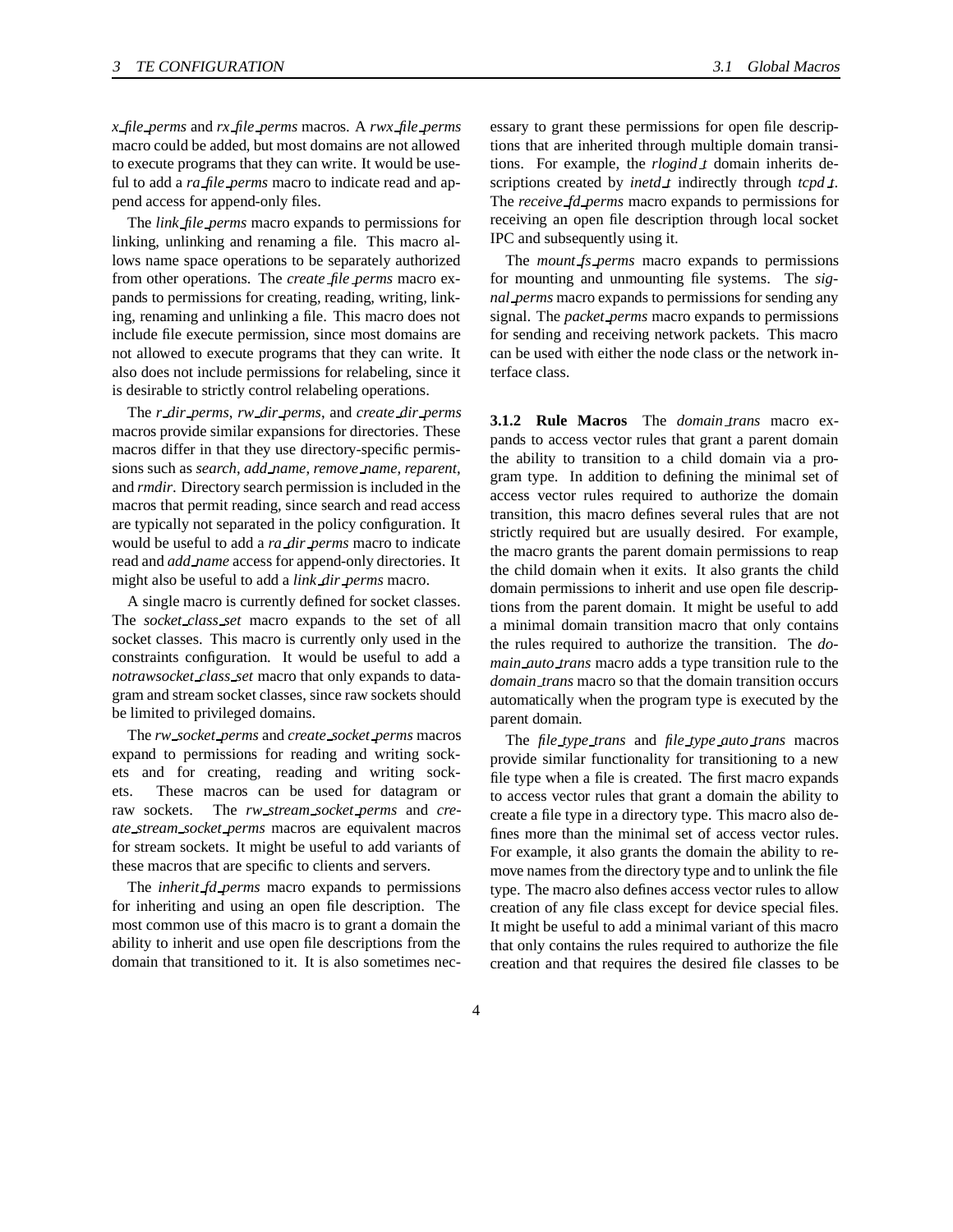explicitly specified. The *file type auto trans* macro adds a type transition rule to this macro so that the file type transition occurs automatically when the domain creates a file in the directory type.

The *uses shlib* macro expands to access vector rules that grant a domain the ability to execute the system dynamic loaders and to execute code from the system shared libraries. The *can exec* macro grants a domain the ability to execute a program type without transitioning into a new domain. The *can exec any* macro grants a domain the ability to execute any system program.

The *can network* macro expands to access vector rules that grant a domain the ability to perform unrestricted network communication via UDP or TCP sockets. This macro grants the domain permissions to the default message types for each network interface so that the domain can communicate with systems that do not provide message labeling. When message labeling is provided, separate access vector rules must be defined for the pair of domains that are communicating. The *can tcp connect* and *can udp send* macros expand to access vector rules that authorize specific pairs of domains to communicate. Since Flask does not yet provide message labeling across the network, these macros are only necessary for communication across the loopback interface.

For UNIX domain IPC, the *can unix connect* and *can unix send* macros expand to access vector rules that authorize specific pairs of domains to communicate. These macros do not authorize the transfer of open file descriptions between domains, so additional rules must be defined in the configuration if that is desired.

The *can sysctl* macro expands to access vector rules that grant a domain the ability to modify any sysctl parameters. It might be useful to separate permissions for the modprobe path from the other sysctl parameters, since this path is especially security-critical. The *can create pty* macro expands to a set of rules that allow a user or administrator domain to create and access pseudo terminals with a corresponding derived type. The *can create other pty* macro expands to a set of rules that allow a domain to create and access pseudo terminals on behalf of another domain, as in the case of gnomepty-helper.

#### **3.2 Type Attributes**

Each type can have an optional set of attributes associated with it. A type attribute is used to identify a set of types with a similar property. When a type attribute is used in a rule, it is expanded to the set of types with that attribute. Hence, type attributes can be used to conveniently group types together and express shared properties for all types with the attribute. By prefixing a type attribute with the tilde character, a rule can also be applied to all types that do not have the specified attribute. The policy language does not yet support a set difference operator for type attributes.

The *domain* attribute is used to identify all types that can be used as domains. The TE configuration uses this attribute in rules to grant every domain a standard set of permissions. This attribute is also used in rules to allow certain privileged domains to send signals to all processes and to inspect the procfs entries of all processes. An access vector assertion uses this attribute to verify that only types with the domain attribute can be entered by processes.

The *privuser* attribute is used to identify all domains that can change their user identity. The *privrole* attribute is used to identify all domains that can change their role. The *privowner* attribute is used to identify all domains that can label objects with other user identities. These restrictions are specified in the constraints configuration.

The *privlog* attribute is used to identify all domains that can communicate with syslogd through its Unix domain socket. This attribute is used in rules that grant the necessary file permissions to the corresponding socket file. It is also used in rules that grant the necessary socket permissions for communicating with *syslogd*. The *privmem* attribute is used to identify all domains that can access kernel memory devices. This attribute is used in an assertion that only these domains have read or write access to the memory device type.

The *exec type* attribute is used to identify all file types that are used as entry point executables for domains. This attribute is used in the *can exec any* macro to allow general execute access to these programs, although the ability to transition to the corresponding domains is more restricted. It is also used in an access vector assertion to verify that entry point executables can only be modified, deleted, or renamed by administrators.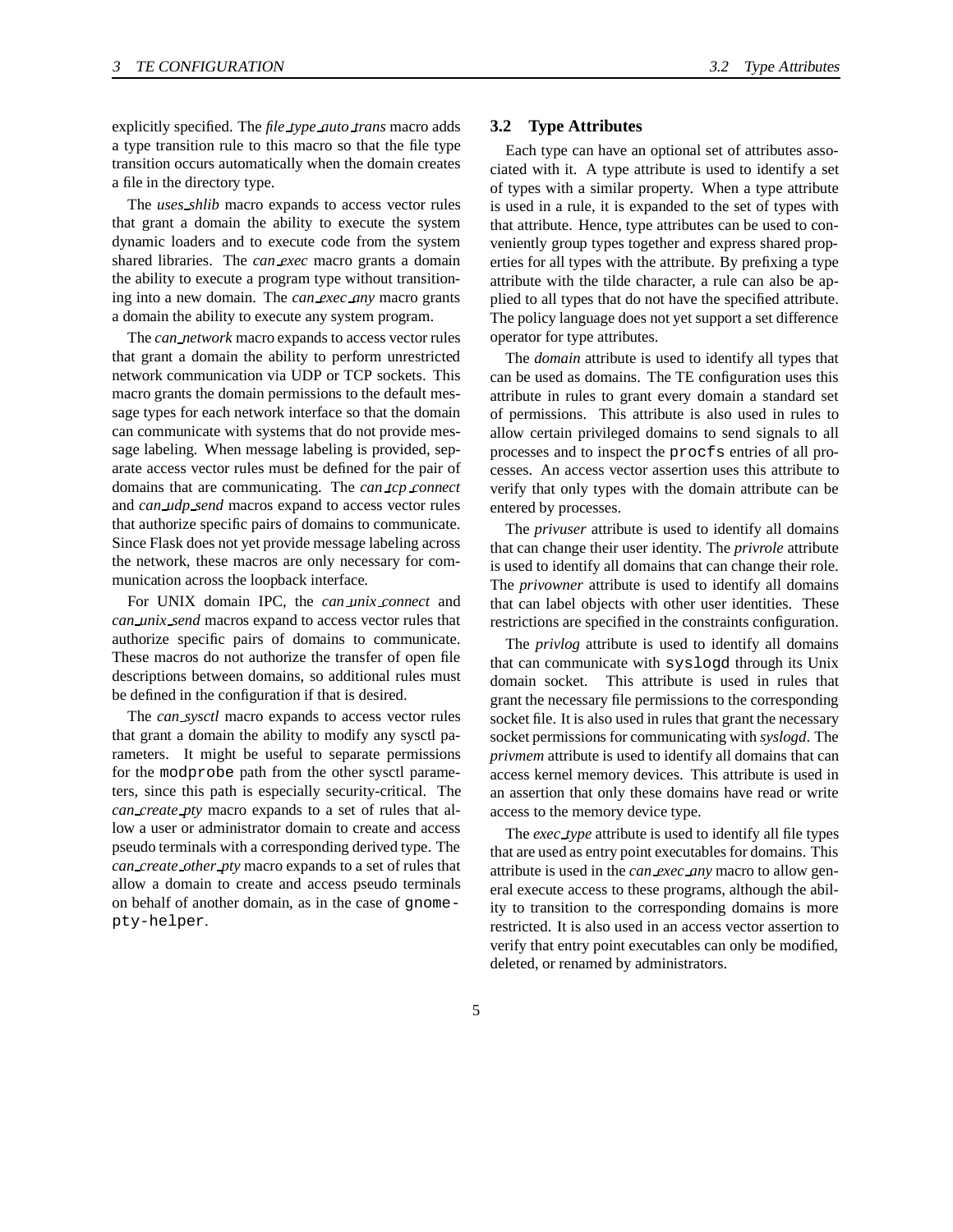Several attributes are defined to identify all types used for a particular kind of object. For example, *file type* is used to identify all file types, *fs type* attribute is used to identify all file system types, and *netif type* is used to identify all network interface types. These attributes are used in access vector rules such as a rule to allow all file types to be created in a file system type and a rule to allow the initrc scripts to configure all network interfaces.

The *pidfile* attribute is used to identify all file types that are used as PID files in /var/run. The *tmpfile* attribute is used to identify all files types that are used as temporary files in one of the tmp directories. The *sysadmfile* attribute is used to identify file types that are fully accessible by the system administrator domain (*sysadm t*).

#### **3.3 General Types**

The types subdirectory contains several files with declarations for general types (types not associated with a particular domain) and some rules defining relationships among those types. Related types are grouped together into each file in this directory, e.g. all device type declarations are in the device.te file.

This section describes each general type defined in the configuration. Domains and their associated types are discussed in the next section. This section begins by discussing types defined for new security objects introduced by Flask. It then describes types for controlling access to devices, types for controlling access to files, and types for controlling access to network objects.

**3.3.1 Security Types** The security.te file contains declarations for types defined for new security objects introduced by Flask. The security server type, *security t*, is used to control the ability to use most of the new security server system calls. The policy configuration grants every domain permissions to obtain SIDs for contexts and to get the list of active SIDs. The permission to obtain a context for a SID is based on the type associated with the particular SID rather than using the generic *security t* type. The policy configuration grants every domain this permission to every type, so the ability to obtain the security context associated with any SID is also unrestricted.

The policy configuration type, *policy config t*, is used

to control access to the compiled policy configuration file (/ss policy). The permission to load a new policy configuration on an operational system is also based on this type. This type can only be modified by the administrator. Stronger integrity protection could be provided by only allowing this type to be created or modified by the administrator through a specific program. Such a program could also require reauthentication to ensure that the policy configuration is not rewritten without user consent. Permission to load a new policy configuration is only granted between the administrator domain and this type.

The policy source type, *policy src t*, is used to control access to the policy configuration source files. This type can only be modified by the administrator. Since these source files have no standard location, the *file contexts* configuration should be customized by each site to set the location of the policy configuration sources prior to relabeling the file system.

The file labels type, *file labels t*, is used to control access to the persistent label mapping stored in each file system. The mapping files are in the ... security subdirectory at the root of each file system. This type can only be modified by the administrator. As with the policy configuration type, it might be desirable to provide stronger integrity protection for this type.

The inaccessible type, *no access t*, is a general type for files that are only accessible by administrators. This type is not currently used in the file context configuration.

**3.3.2 Device Types** The device.te file contains declarations for device types. The device directory type, *device t*, is used to control access to the directory containing device special files. All domains are granted read and search permissions to directories of this type. This type is also used as the default type for files in this directory.

The null device type, *null device t*, is used to permit access to the null device. All domains are granted read and write permissions to this type. The random device type, *random device t*, is used to permit access to devices used to obtain random values. All domains are granted read permissions to this type.

The tty device type, *tty device t*, is used to control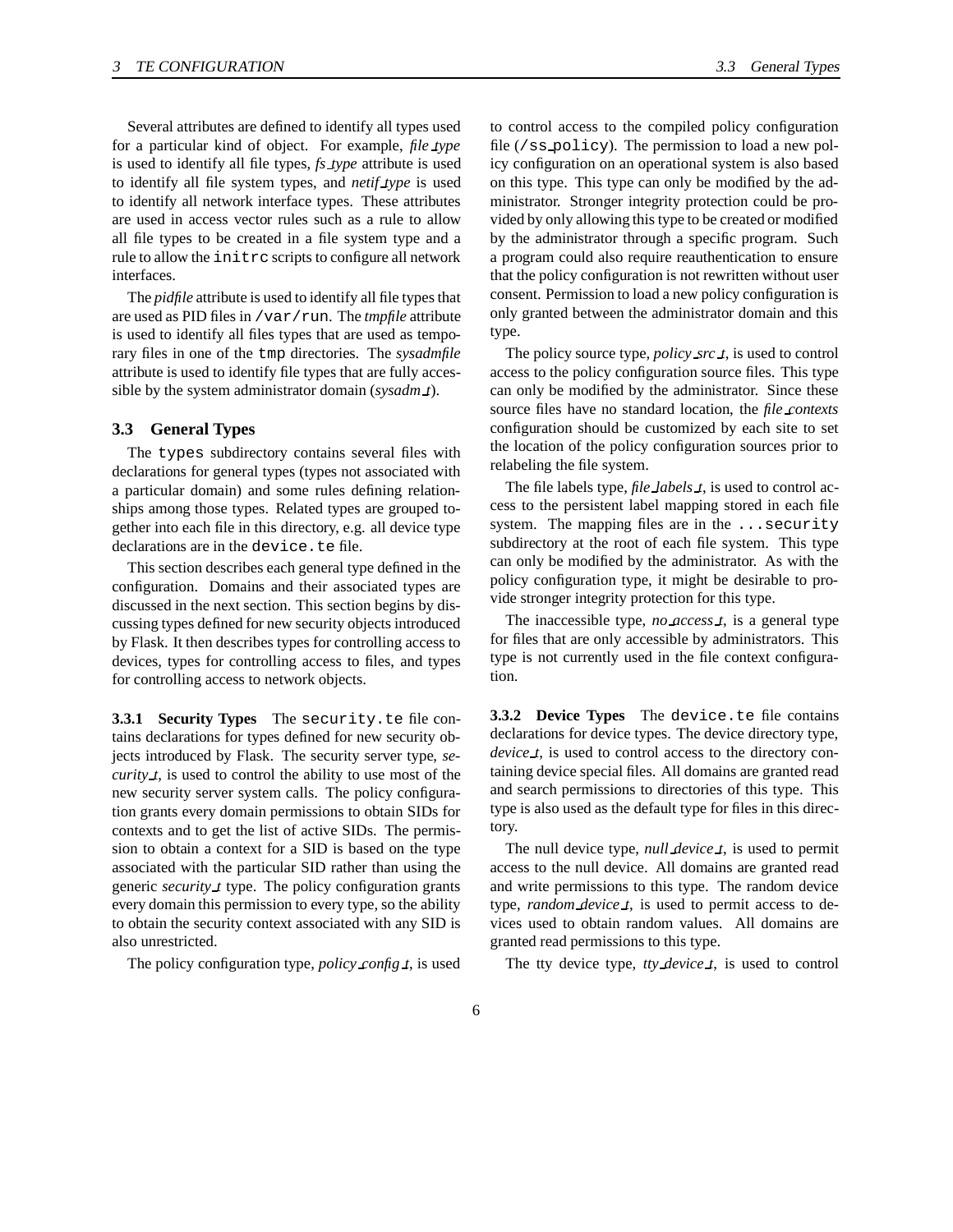access to tty devices. Tty devices are initially labeled with this type. The login program was modified to change the security context on the user terminal based on the user's security context. Derived types are defined for each user domain, *e.g. user tty device t* and *sysadm tty device t*, for this purpose. A distinct type, *devtty\_t* is used for /dev/tty since it can be accessed by all domains.

The console device type, *console device t*, is used to control access to the console. Currently, all domains are granted read and write permissions to this type. This will be changed to only grant permissions for those domains that require access to the console device.

The memory device type, *memory device t*, is used to control raw access to memory. The klogd domain is allowed to read this type. The X server domain is currently allowed to read and write this type, although the portion of the X server that requires such access should be separated.

The fixed disk device type, *fixed disk device t*, is used to control raw access to fixed disk devices. The removable device type, *removable device t*, is used to control raw access to removable devices. The file system administration program domain (used for programs such as fsck and swapon) is allowed to read and write these types. The administrator domain is currently allowed to directly read and write fixed disk devices to run /sbin/lilo, but this program will be moved into its own domain.

The clock device type, *clock device t*, is used to control access to the real time clock. The *initrc t* domain is allowed to read and write this type. Note that a domain can set the system time without having access to this type.

The *misc device t* type is used to permit access to miscellaneous devices that have not yet been studied for proper control, e.g. /dev/sequencer, /dev/dsp, /dev/audio, /dev/fb. The user domains are allowed to read and write this type. These devices require further study to identify proper controls and may require changes to the pam console module to set the security context on these device files based on the user security context.

The *psaux t* type is used to control access to the

/dev/psaux mouse device. The *initrc t* domain is allowed to read this type for kudzu. The gpm, X server, and user domains are allowed to read and write this type. Properly controlling access to this device requires further study.

**3.3.3 File Types** The file.te file contains declarations for file types. At the end of the file, several rules are specified to define relationships among these file types.

The unlabeled type, *unlabeled t*, is used to control access to files that do not yet support labeling. No domains are granted permissions to this type.

The default file system type, *fs t*, is used to control access to the file system. This type is currently the only type defined for ext2 file systems, and it is automatically applied to an unlabeled ext2 file system when it is first mounted. All file types are allowed to be created in this file system type. All domains are allowed to get the attributes of this file system type. The *kernel t*, *initrc t*, and administrator domains are granted permissions to mount and unmount this type.

The default file type, *file t*, is used to control access to files. This type is automatically applied to files in an unlabeled ext2 file system when it is first mounted. All root directory types can be mounted on a directory with this type. The *initrc t* and administrator domains are granted permissions to use directories with this type as mount points. Every domain is granted permissions to read directories and files of this type.

The root directory type, *root t*, is used to control access to the root directory. All domains are allowed to read files and directories with this type. Only the administrator domains are granted permissions to modify this type.

The lost-and-found directory type, *lost found t*, is used to control access to the lost+found directories and files. Only the file system administration program domain and the administrator domains are granted permissions to this type.

The boot type, *boot t*, is used to control access to the boot directory and its files. The administrator domains can modify this type. Since /boot/kernel.h is automatically generated during system initialization, a sep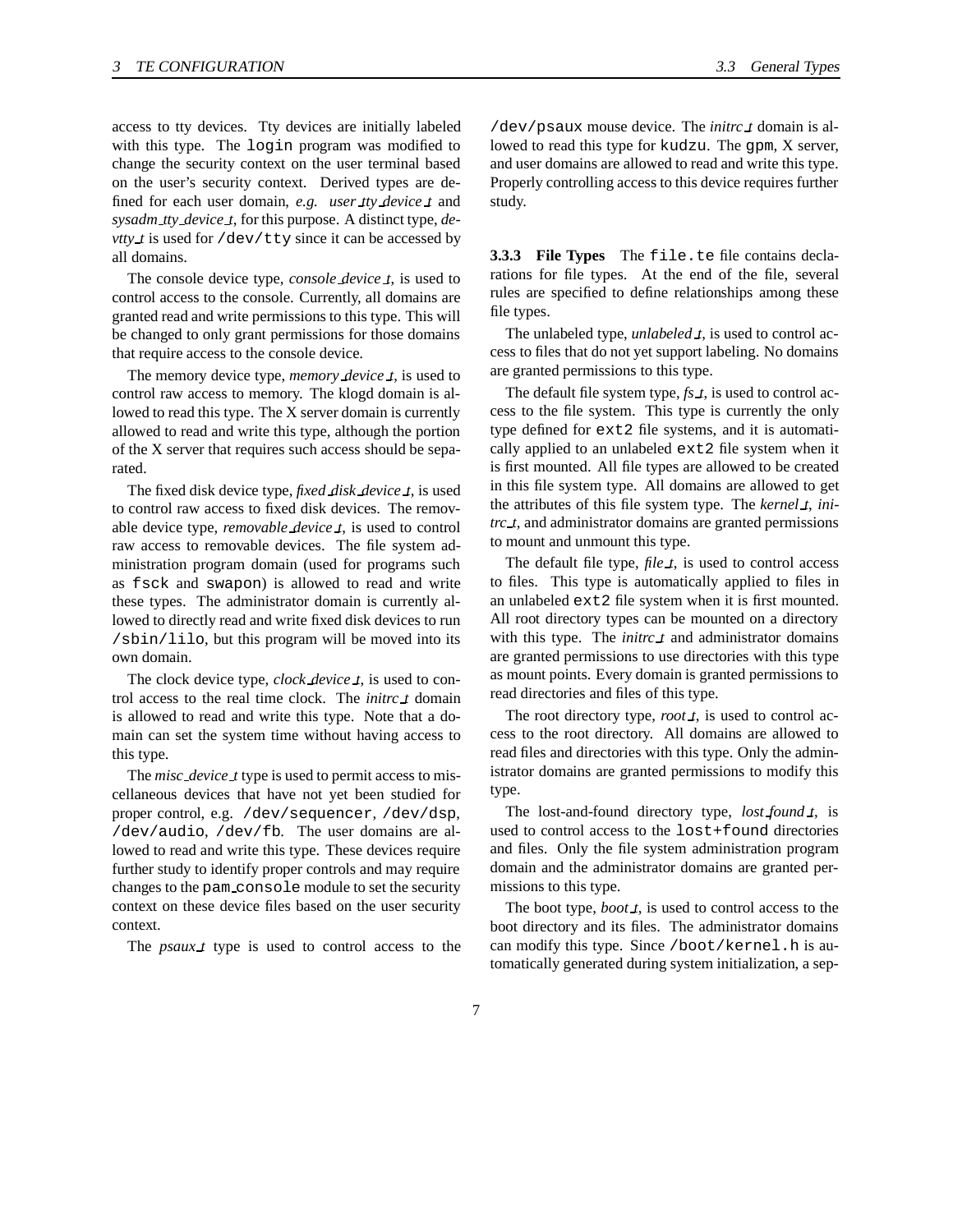arate type, *boot runtime t*, is defined for this file. An automatic file type transition is defined for the *initrc t* domain to create this type in the boot directory type. All domains are allowed to read these two types.

The tmp directory type, *tmp t*, is used to control access to temporary directories. All domains are granted permissions to create and unlink files in these directories. To provide separation among temporary files, a separate derived type is defined for each domain that creates temporary files, and an automatic file type transition is defined for each domain to create the corresponding derived type in the tmp directory type.

The *etc t* type is used to control access to system configuration information. This type can be read by any domain but can only be modified by the *passwd t* and administrator domains. This type can also be executed by several domains. Since several configuration files are created during system initialization, an *etc runtime t* type is also defined. Automatic file type transitions are defined for the *init t* and *initrc t* domains to create files of this type in the *etc t* directory type. Sendmail requires write access to the aliases database and the /etc/mail directory, so separate *etc aliases t* and *etc mail t* types are defined. The *sendmail t* domain can read and write these two types, and can create new files in /etc/mail.

The *lib t* type is used to control access to system libraries. All domains are allowed to read this type, but only administrator domains can modify it. Several domains can execute this type.

The *shlib t* type is used to control access to system shared libraries.The *ld so t* type is used to control access to system dynamic loaders. All domains are allowed to read these two types, to execute programs with the *ld so t* type, and to execute code with the *shlib t* type. Only administrator domains can modify these types. The set of domains will be reviewed to determine if they all require access to shared libraries.

The *bin t* type is used to control access to system binaries. All domains are allowed to read this type, and several domains are allowed to execute it. Only administrator domains can modify it. The *sbin t* type is used to control access to superuser system binaries. This type is identical to *bin t* except that *init t* can execute it for the update program.

The *man t* type is used to control access to system manual page directories and files. All domains are allowed to read this type, and the administrator domains can modify it. The *system crond t* domain can also modify it to update the whatis files.

The *usr t* type is used to control access to the /usr directory. The *src t* type is used to control access to system sources. These types are currently equivalent to the root directory type. They are separately defined to allow distinct permissions to be granted in the future.

The *var t* type is used to control access to the /var directory. This type is currently equivalent to the root directory type, but is separately defined to allow distinct permissions to be granted in the future. Separate types are defined for several subdirectories of /var: *catman t*, *var run t*, *var log t*, *var lock t*, *var lib t*, *var spool t*, and *var\_yp\_t*. The *wtmp\_t* type is defined for the /var/log/wtmp file. All domains can read these types.

All of these types can be modified by the administrator domains. The *catman t* type can be read and modified by the user domains. The *var run t* type can be modified by daemons and by the *initrc t* domain. The *var log t* type can be modified by *initrc t*, *syslogd t*, *crond t*, *logrotate t* and the login domains. The *var lock t* type can be modified by *initrc t*, *system crond t*, and the local login domain. The *var lib t* type can be modified by *system crond t* and *logrotate t*. The *var yp t* type can be modified by *ypbind t*. The *wtmp t* type can be modified by *init t*, *initrc t*, *getty t*, *rlogind t*, *utempter t*, and the domains for gnome-pty-helper and login.

To provide separation among files in /var/log, derived types are defined for some of the domains that create files in this directory, and the wtmp file is assigned a separate type. The logrotate program was modified to preserve the security contexts on the log files in this directory.

To provide separation among files in  $/\text{var}/\text{run}$ , derived types are defined for each domain that creates files in this directory. Consequently, the pid files are individually labeled based on the corresponding domain, and the utmp file is labeled with the *initrc var run t* derived type. The *initrc t* domain is allowed to read and unlink the derived types for the pid files for shutting down the system. Domains for init, getty, rlogind,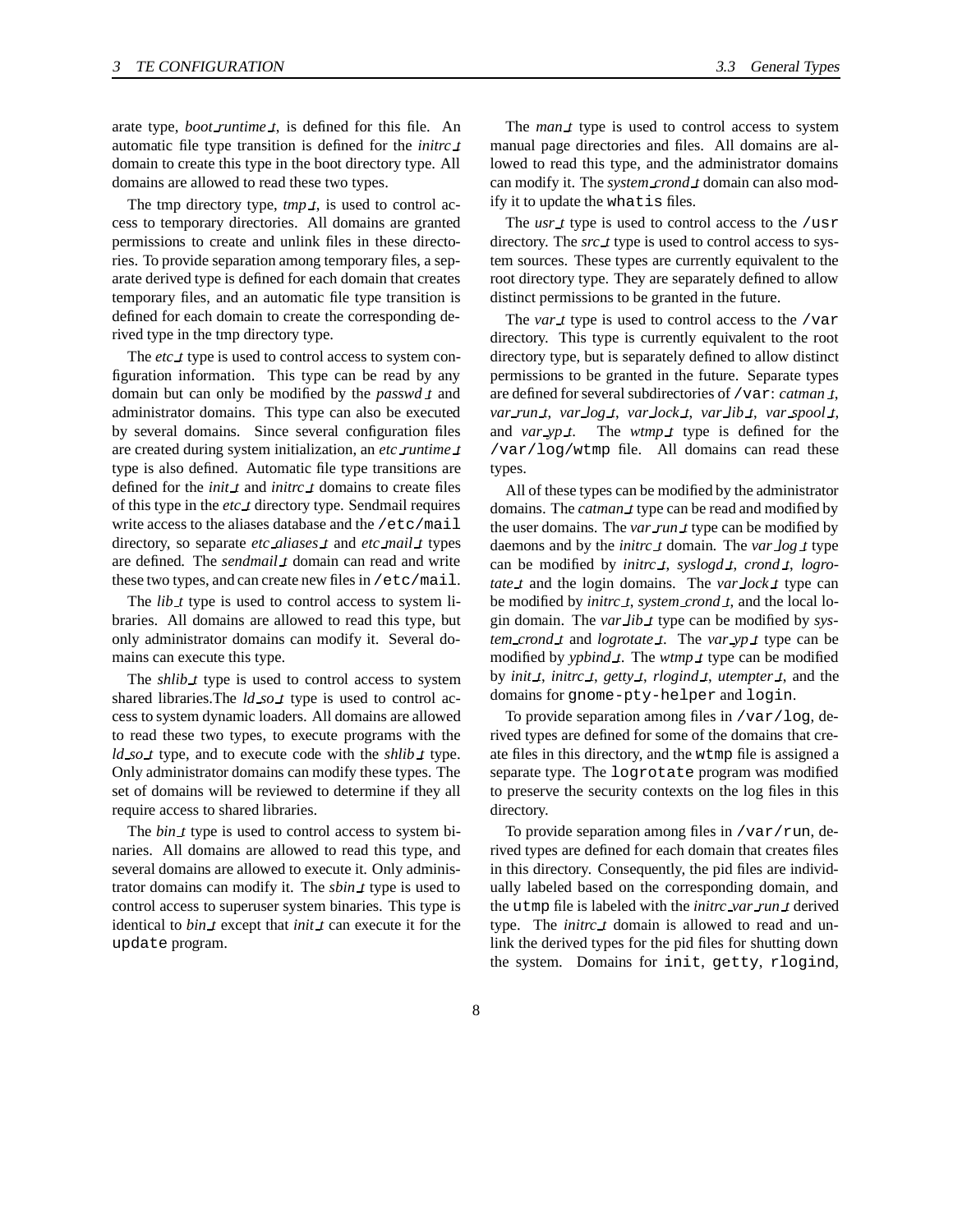utempter, gnome-pty-helper, su and login are granted read and write permissions to the utmp file.

The /var/spool directory is further refined into separate types for several of its subdirectories: *at spool t*, *cron spool t*, *lpd spool t*, *mail spool t*, and *mqueue spool t*. All of these types can be read or modified by the administrator domains. Each of the spool types can be accessed by the domains for the corresponding daemon and client programs. The login domains can test for the existence of mail spool files, and the user domains can read and write mail spool files. Derived types have been defined for several of these spool types to provide separation between spool files created by different user domains.

**3.3.4 Procfs Types** The procfs.te file contains declarations for types used for the pseudo files in /proc. The *proc\_t* type is the type for the /proc directory and its files. All domains are allowed to read this type. Due to the highly sensitive nature of the kmsg and kcore files, separate types are defined for these files: *proc kmsg t* and *proc kcore t*. Only the domain for klogd is allowed to read the *proc kmsg t* type. Currently, no domain is allowed to read the *proc kcore t* type.

The process-specific subdirectories of /proc are labeled with the domain of the corresponding process. Each domain is allowed to read files labeled with the domain. The *initrc t* and administrator domains are allowed to read files labeled with any domain.

The *sysctl t* type is the type for the /proc/sys directory and its files. A separate type is defined for several of the subdirectories of /proc/sys: *sysctl fs t*, *sysctl kernel t*, *sysctl net t*, *sysctl vm t*, and *sysctl dev t*. Since the modprobe path is especially security-critical, a separate type, *sysctl modprobe t*, is defined for /proc/sys/kernel/modprobe. These types are also used to control the use of the *sysctl* system call. All domains are allowed to read these types. Only the *initrc t* domain and the administrator domains are allowed to write these types.

**3.3.5 Devpts Types** The devpts.te file contains declarations for types used for the pseudo files related to /dev/pts.

The *ptmx t* type is used to control access to

the /dev/ptmx pty master multiplex device. The rlogind domain and user domains are allowed to read and write this type. The *devpts t* type is the type for the /dev/pts directory. All domains are allowed to read this type. Pty files in /dev/pts are labeled with a type derived from the domain of the creating process. Each domain is granted access to its own ptys. Ptys created by rlogind are labeled with the *rlogind devpts t* type. The login program was modified to relabel the user terminal based on the user's security context. Consequently, ptys are relabeled by login to a derived type, *user devpts t* or *sysadm devpts t*.

**3.3.6 NFS Types** The nfs.te file contains declarations for types used for files from an NFS server. At the end of the file, several rules are specified to define relationships among these NFS file types.

The *nfs t* type is the default type for NFS file systems and their files. A separate type can be defined for the files provided by each NFS server, as described in Section 7.3. The *nfs clipper t* type is an example type for NFS files mounted from a host named *clipper*. Currently, both of these types can be read and written by all domains.

**3.3.7 Network Types** The network.te file contains declarations for types used for network objects. At the end of the file, several rules are specified to define relationships among these network object types.

The *any socket t* type is the default destination socket type for UDP or raw IP traffic. The *can network* macro grants the domain permission to send to this socket type. This macro is applied to any domain that uses the network.

The *icmp socket t* type is the type of the kernel socket used to send ICMP messages. This socket type is allowed to send and receive raw IP messages. The *tcp socket t* type is the type of the kernel socket used to send TCP resets. This socket is allowed to send and receive TCP messages. No domain is granted permissions to these socket types since they are only used internally by the kernel.

The *port t* type is the default type for INET port numbers. All domains are allowed to bind port numbers with this type. Separate types are defined for several port numbers. Only the *lpd t* domain is allowed to bind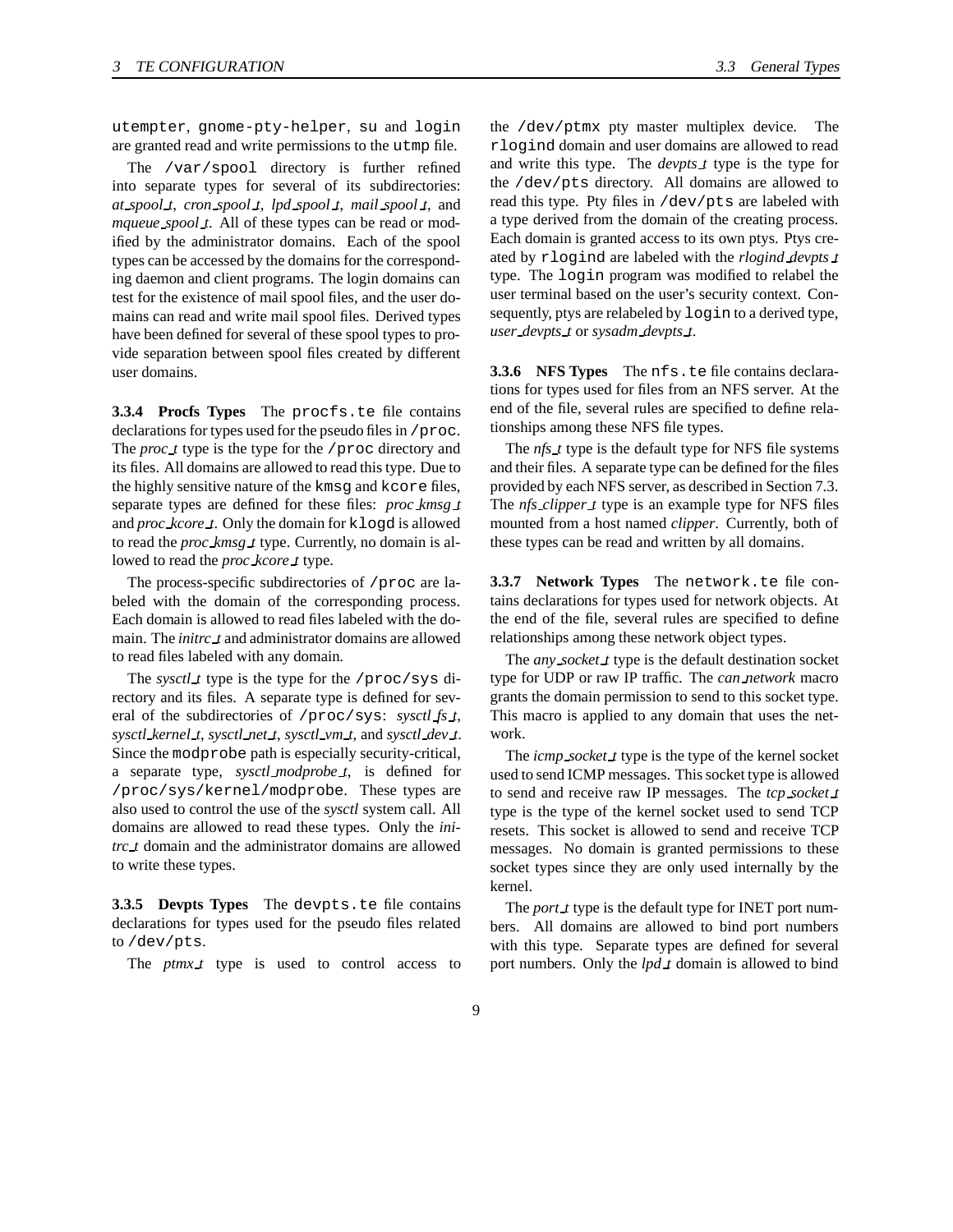*printer port t*. Only the *sendmail t* domain is allowed to bind *smtp port t*. No domain is currently allowed to bind *http port t*. The *inetd t* domain is allowed to bind the other types (*ftp port t*, *telnet port t*, *rlogin port t*, *rsh port t*). Hence, these types could be collapsed into a single *inetd port t* type. Port types are associated with specific port numbers through the network context configuration described in Section 7.3.

The *netif t* type is the default type for network interfaces. The *netmsg t* type is the default type for unlabeled messages received on network interfaces. Separate pairs of types are defined for several network interfaces: *netif eth0 t* and *netmsg eth0 t*, *netif eth1 t* and *netmsg eth1 t*, and *netif lo t* and *netmsg lo t*. Network interface types are associated with specific network interface names through the network context configuration described in Section 7.3. Permissions are granted for each unlabeled message type to be received on the corresponding network interface type. The *initrc t* and administrator domains are allowed to configure any network interface. Several domains are allowed to get the configuration of any network interface. The *can network* macro grants the domain permissions to send and receive on any network interface.

The *node t* type is the default type for nodes. The *node lo t* type is the type for the loopback address. The *node internal t* type is the type for nodes on the local area network. Any of the unlabeled message types are allowed to be received from any node type. The *can network* macro grants the domain permissions to send to any node type. Node types are associated with specific network addresses through the network context configuration described in Section 7.3.

#### **3.4 Domains**

The domains subdirectory contains several subdirectories with a separate file containing the declarations and rules for each domain. Related domains are grouped together into each subdirectory, e.g. all domain definitions for system processes are in the domains/system subdirectory. The domains/every.te file contains rules that apply to every domain.

This section describes each domain defined in the configuration. This section begins by discussing rules that are applied to every domain. It then describes the domains defined for system processes. Domains for user programs are then discussed. The section then describes domains for user login sessions.

**3.4.1 Every Domain** The domains/every.te file contains rules that apply to every domain. Each domain can send SIGCHLD to init. Each domain can access other processes in the same domain, e.g. each domain can send any signal to other processes in the same domain. Process-specific files in /proc can be accessed by any process with the same domain. Each domain is allowed to access open file descriptions, pipes, and sockets created by processes in the same domain.

Each domain is allowed to obtain SIDs for security contexts and to obtain the list of active SIDs. Each domain can obtain the security context for any SID.

Each domain can get the attributes for any file system type. Each domain has read access to the procfs types except for the *proc kmsg t* and *proc kcore t* types. Each domain has read access to most of the system file types, e.g. *file t*, *root t*, *usr t*, *lib t*, etc. Certain system file types are intentionally excluded from this general read access, such as lost-and-found directories (*lost found t*) and protected spool directories (e.g. *cron spool t*). Each domain can add and remove files from *tmp t* directories.

Every domain is granted the ability to execute code from the system shared libraries and to execute the system dynamic loader. Since many domains only require execute access to these types and to their entry point executable, permission to execute other system binary types is not granted to all domains.

Each domain can read and write /dev/tty, /dev/null, and the random number devices. Currently, every domain is also allowed to read and write the console device, but this will be changed to only grant access to those domains that require such access.

Currently, every domain is allowed to create and use NFS files. Every domain is also currently allowed to use the network, bind to port numbers with the default port type, and communicate with portmap. These rules will be replaced with specific rules in the appropriate files granting these permissions to only those domains that require them.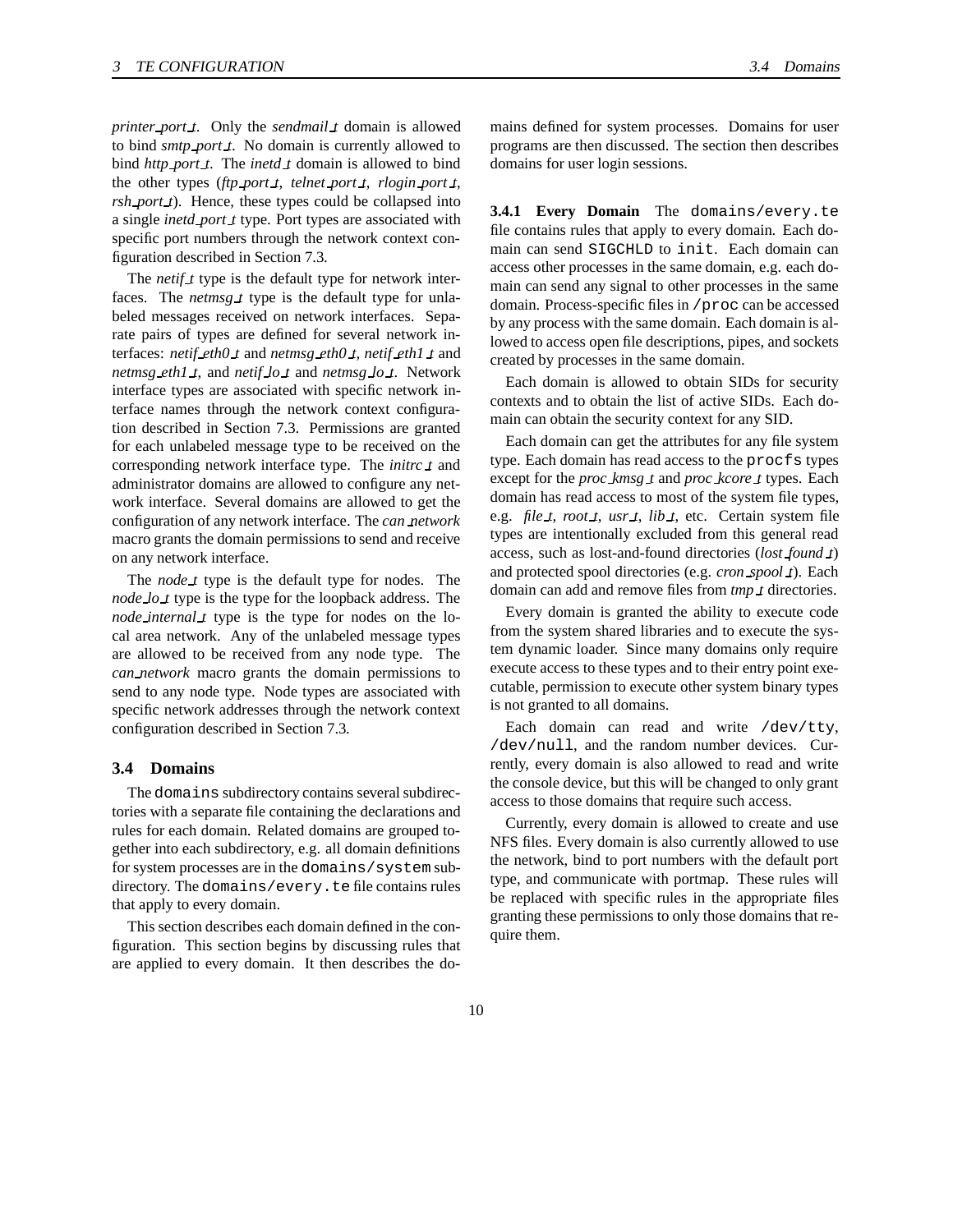**3.4.2 System Domains** The domains/system subdirectory contains a separate file for each domain used for a system process.

The *kernel t* domain (kernel.te) is the domain of process 0 and the kernel threads started by it. No domain can transition to this domain. This domain is granted permissions for mounting and unmounting file systems and for searching the persistent label mapping. This domain automatically transitions to the *init t* domain upon executing the init program.

The *kernel t* domain is also the target type when checking permissions in the system class. This latter use of the *kernel t* domain can be eliminated. The system permissions seem to be obsoleted by the capability permissions, so they can probably be completely eliminated. If the system permissions are retained, the calling process domain could be used instead as the target type, as with the capability permissions.

The *kmod t* domain (kmod.te) is the domain of the kernel module loader. No domain can transition to this domain, so it can only be entered by the kernel. This domain can use the *sys module* capability. It can execute modprobe, insmod, and shell commands from conf.modules. It can read conf.modules, modules.dep, and the module object files. It can signal any domain so that any process can wait on a kernel module loader thread.

The *init t* domain (init.te) is the domain of the init process. Only the *kernel t* domain can transition to this domain. The *init exec t* type is the type of the entry point executable for this domain. The *initctl t* type is the type for /dev/initctl, a named pipe created by init for receiving communications. The *sulogin exec t* type is the type of the sulogin program used for authentication for single-user mode. The *init t* domain can create /dev/initctl and /etc/ioctl.save. It can also modify utmp and wtmp. This domain can directly run the update program. All processes can be killed by this domain. It automatically transitions to *initrc t* when it executes one of the rc scripts. It automatically transitions to *getty t* when it executes getty. It automatically transitions to *sysadm t* when it executes a shell or the sulogin program for single-user mode.

The *getty t* domain (getty.te) is the domain of getty. Only the *init t* domain is allowed to transition to this domain. The *getty exec t* type is the type of the entry point executable for this domain. The *getty tmp t* type is the type of temporary files created by this domain. This domain can update utmp and wtmp. It transitions to the *local login t* domain when it executes the login program.

The *initrc t* domain (initrc.te) is the domain of the system rc scripts. Only the *init t* domain can transition to this domain. The *initrc exec t* type is the type of the entry point executable for this domain. The *initrc tmp t* type is the type of temporary files created by this domain. The *initrc var run t* type is the type of files created in /var/run by this domain.

The *initrc t* domain can execute a variety of system programs, other rc scripts, and telinit. It can communicate with the *init t* domain through /dev/initctl. It can examine all processes in procfs and send signals to any process. It can mount and unmount file systems of any type and configure any network interface. It can create various system runtime files. It can read and unlink PID files. This domain can set values in /proc/sys. It can use the network.

The *initrc t* domain transitions to a corresponding daemon domain when it executes each system daemon. It transitions to the corresponding module utility domain when it executes a module utility. It transitions to the *fsadm t* domain when it executes fsck and swapon. It transitions to the *ifconfig t* domain when it executes ifconfig.

The *klogd t* domain (klogd.te) is the domain of the kernel log daemon. Only the *initrc t* domain can transition to this domain. The *klogd exec t* type is the type of the entry point executable for this domain. The *klogd tmp t* type is the type of temporary files created by this domain. The *klogd var run t* type is the type of files created in /var/run by this domain. This domain can read /proc/kmsg and /dev/mem.

The *syslogd t* domain (syslogd.te) is the domain of the system log daemon. Only the *initrc t* domain can transition to this domain. The *syslogd exec t* type is the type of the entry point executable for this domain. The *syslogd tmp t* type is the type of temporary files created by this domain. The *syslogd var run t* type is the type of files created in /var/run by this domain. The *devlog t* type is used for /dev/log, a Unix domain socket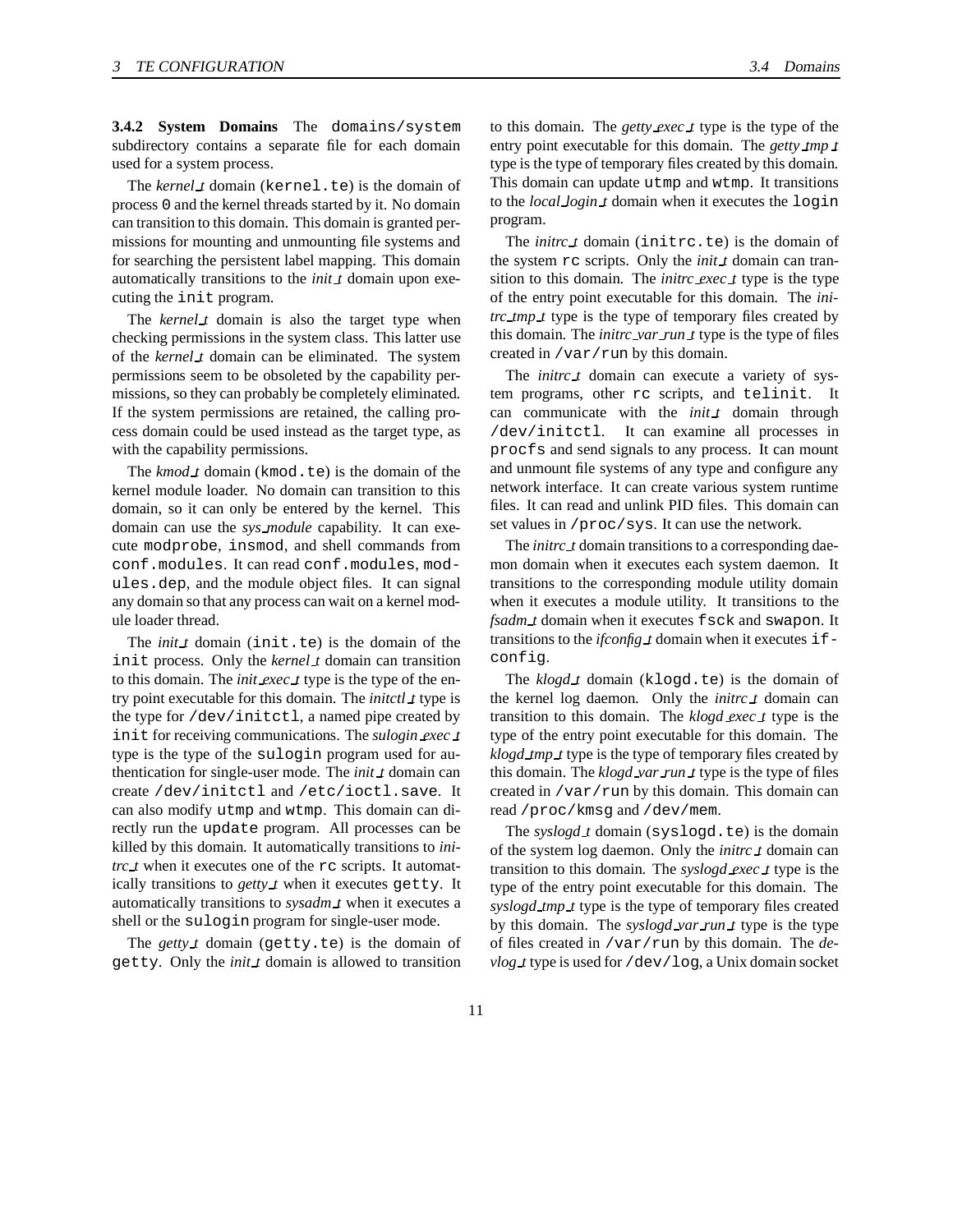created by syslogd for receiving log messages. Domains with the *privlog* attribute can read and write this socket and can communicate with syslogd. The *syslogd t* domain can modify log files. It can create and bind to /dev/log.

The *crond t* domain (crond.te) is the domain of a daemon used to run scheduled commands. Only the *initrc t* domain can transition to this domain. The *crond exec t* type is the type of the entry point executable for this domain. The *crond tmp t* type is the type of temporary files created by this domain. The *crond var run t* type is the type of files created in  $/\text{var}/\text{run}$  by this domain. The *cron log t* type is the type of the cron log file. This domain can read from /var/spool/cron and it can read system and user crontab files. This domain transitions to *user mail t* when it executes sendmail for mailing output from cron jobs.

The crond program was changed to transition to a default security context for each user before executing any jobs for the user. The cron security contexts are specified in the /etc/security/cron context file. The domains for these security contexts can be defined using the *crond domain* macro from crond.te. This macro defines a derived domain for a user domain that can be used for cron jobs created by users in that domain. The use of a derived domain allows the policy to grant different permissions to user cron jobs than to an interactive user session.

Since crontab files are not directly executed, crond must ensure that the crontab file has a context that is appropriate for the context of the user cron job. The crond program was changed to perform an entrypoint permission check for this purpose. User crontab files are typed based on the domain that ran the crontab program. The domains defined by *crond domain* are granted entrypoint permission to this type.

A *system crond t* domain is defined for system cron jobs to separate the permissions needed by system cron jobs from the permissions needed by the daemon itself. This domain is specified in the /etc/security/cron context file for the *system u* user. The *system crond script t* type is used for system crontab files, and the *system crond t* domain is granted entrypoint permission to this type. This domain transitions to *rmmod t* when it executes rmmod

for /etc/cron.d/kmod. It transitions to *logrotate t* when it executes logrotate.

The *atd t* domain (atd.te) is the domain of another daemon that runs scheduled commands. Only the *initrc t* domain can transition to this domain. The *atd exec t* type is the type of the entry point executable for this domain. The *atd tmp t* type is the type of temporary files created by this domain. The *atd var run t* type is the type of files created in /var/run by this domain. Currently, this domain can read and write /var/spool/at. A separate type will be defined for /var/spool/at/spool, which is used for output from the jobs. This domain and program will be revised in a similar manner to *crond t*.

The *sendmail t* domain (sendmail.te) is the domain of the mail daemon. Only the *initrc t* domain can transition to this domain. The *sendmail exec t* type is the type of the entry point executable for this domain. The *sendmail tmp t* type is the type of temporary files created by this domain. The *sendmail var run t* type is the type of files created in  $/\text{var}/\text{run}$  by this domain. The *sendmail var log t* type is the type of files created in /var/log by this domain. The *sendmail t* domain can use the network and can bind to the SMTP port. It can write to the aliases database, /etc/mail, the mail spool directory, and the mail queue directory. The sendmail program is being analyzed to determine appropriate control points to insert transitions to derived domains for users so that its privileges are properly limited when acting on behalf of users.

The *lpd t* domain (lpd.te) is the domain of the printer daemon. Only the *initrc t* domain can transition to this domain. The *lpd exec t* type is the type of the entry point executable for this domain. The *lpd tmp t* type is the type of temporary files created by this domain. The *printer t* type is used to control access to /dev/printer, a Unix domain socket created by lpd. This domain can use the network and bind to the network printer port. This domain can read and write /var/spool/lpd. Currently, this domain can directly execute filters in the spool directory or in system program directories. It may be desirable to transition to a separate domain when executing filters. For local printing, permissions will need to be added to local printer devices.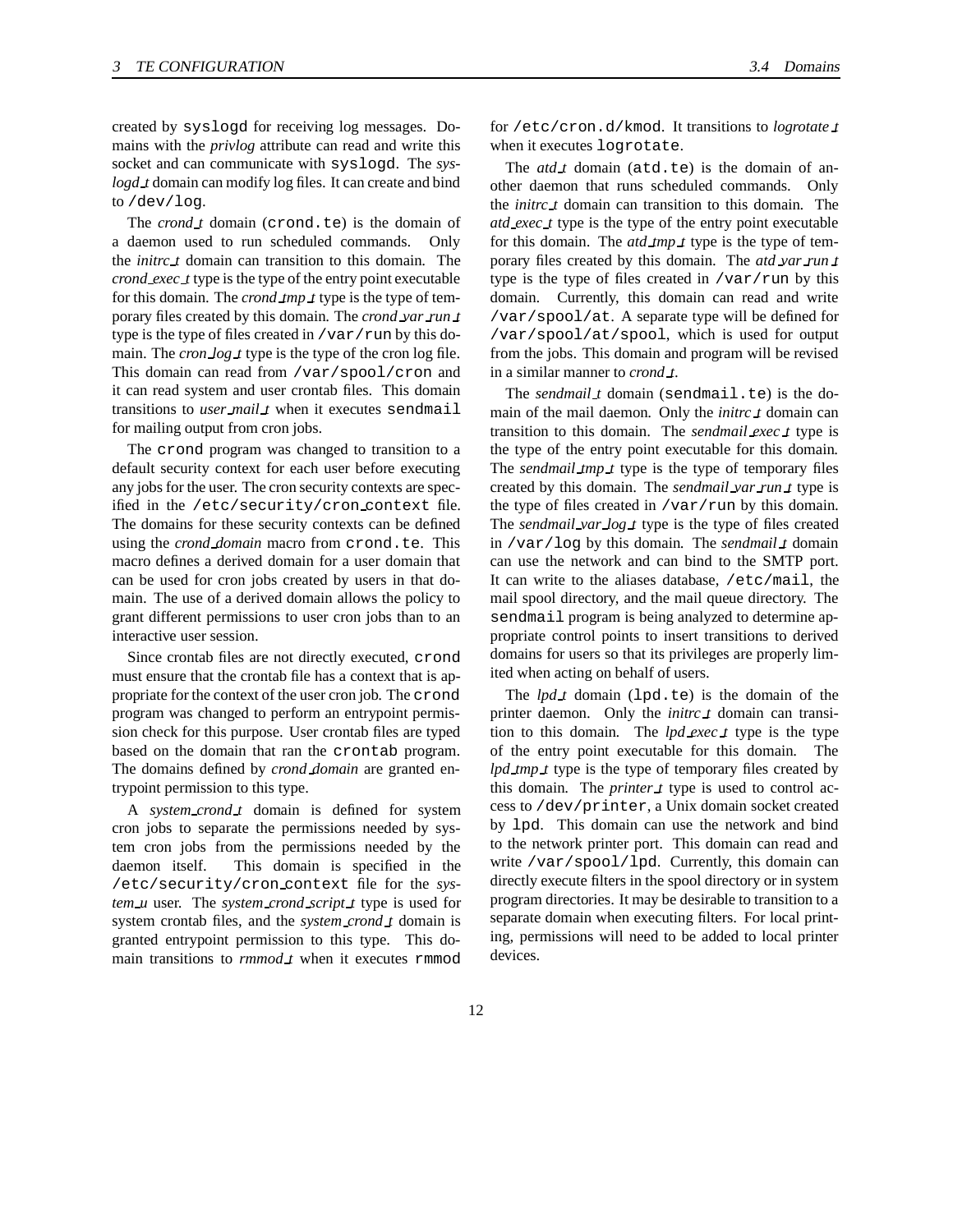Since the lpr command can be used to create a symbolic link to the file rather than copying it into the spool directory, the *lpd t* domain will either need to be granted permissions to read a variety of file types or it will need to transition to a default security context for the user prior to reading the file. The existing lpd program attempts to prevent abuse of its superuser privileges by checking that the device and inode number of the actual file are the same as when the link was created by lpr. However, this does not guarantee that the file is the same.

The  $gpm \t{1}$  domain (gpm.te) is the domain of the console mouse server. Only the *initrc t* domain can transition to this domain. The *gpm exec t* type is the type of the entry point executable for this domain. The *gpm tmp t* type is the type of temporary files created by this domain. The *gpm var run t* type is the type of files created in /var/run by this domain. The *gpmctl t* type is used for /dev/gpmctl, a Unix domain socket created by gpm for communications. This domain can create and bind to /dev/gpmctl. It can access /dev/psaux. Permissions are not yet defined to allow client domains to communicate with this domain.

The *xfs t* domain (xfs.te) is the domain of the X font server. Only the *initrc t* domain can transition to this domain. The *xfs exec t* type is the type of the entry point executable for this domain. The *xfs tmp t* type is the type of temporary files created by this domain. This domain can create and bind to sockets in /tmp/.font-unix. The X server program domains can communicate with this domain.

The *apmd t* domain (apmd.te) is the domain of the apmd daemon. Only the *initrc t* domain can transition to this domain. The *apmd exec t* type is the type of the entry point executable for this domain. The *apmd var run t* type is the type of files created in /var/run by this domain. The *apm bios t* type is the type of /dev/apm bios. This domain can access /dev/apm bios.

The *cardmgr i* domain (cardmgr.te) is the domain of the cardmgr daemon. Only the *initrc t* domain can transition to this domain. The *cardmgr exec t* type is the type of the entry point executable for this domain. The *cardmgr var run t* type is the type of files created in /var/run by this domain. The *cardmgr dev t* type is the type of character devices created by this domain in

/tmp. The *cardmgr lnk t* type is the type of symbolic links created by this domain in /dev. This domain can execute a shell and system programs. It can transition to the *insmod t* domain and the *rmmod t* domain by executing the corresponding module utility. It can transition to the *ifconfig t* domain by executing the ifconfig program. This domain requires further review.

The *inetd t* domain (inetd.te) is the domain of the Internet superserver. Only the *initrc t* domain can transition to this domain. The *inetd exec t* type is the type of the entry point executable for this domain. The *inetd tmp t* type is the type of temporary files created by this domain. The *inetd var run t* type is the type of files created in /var/run by this domain. This domain can use the network and can bind to a variety of port numbers. It transitions to the *tcpd t* domain when it executes tcpd. It transitions to the *inetd child t* domain when it executes other daemons.

The *inetd child t* domain (inetd.te) is a general domain for daemons started by *inetd* or *tcpd* that do not have their own individual domains yet. Either *inetd t* or *tcpd t* can transition to this domain. The *inetd child exec t* type is the type of the entry point executable for this domain. The *inetd child tmp t* type is the type of temporary files created by this domain. The *inetd child var run t* type is the type of files created in /var/run by this domain. This domain is only a stub.

The *tcpd t* domain (tcpd.te) is the domain of the TCP wrapper daemon. Only the *inetd t* domain can transition to this domain. The *tcpd exec t* type is the type of the entry point executable for this domain. The *tcpd\_tmp\_t* type is the type of temporary files created by this domain. This domain can use the network and can use TCP sockets inherited from *inetd t*. It transitions to the *rlogind t* domain when it executes rlogind or telnetd. It transitions to the *rshd t* domain when it executes rshd. It transitions to the *ftpd t* domain when it executes ftpd. It transitions to the *inetd child t* domain when it executes other daemons.

The *rlogind t* domain (rlogind.te) is the domain of the daemons for telnet and remote login. Only the *tcpd t* domain can transition to this domain. The *rlogind exec t* type is the type of the entry point executable for this domain. The *rlogind tmp t* type is the type of temporary files created by this domain. This do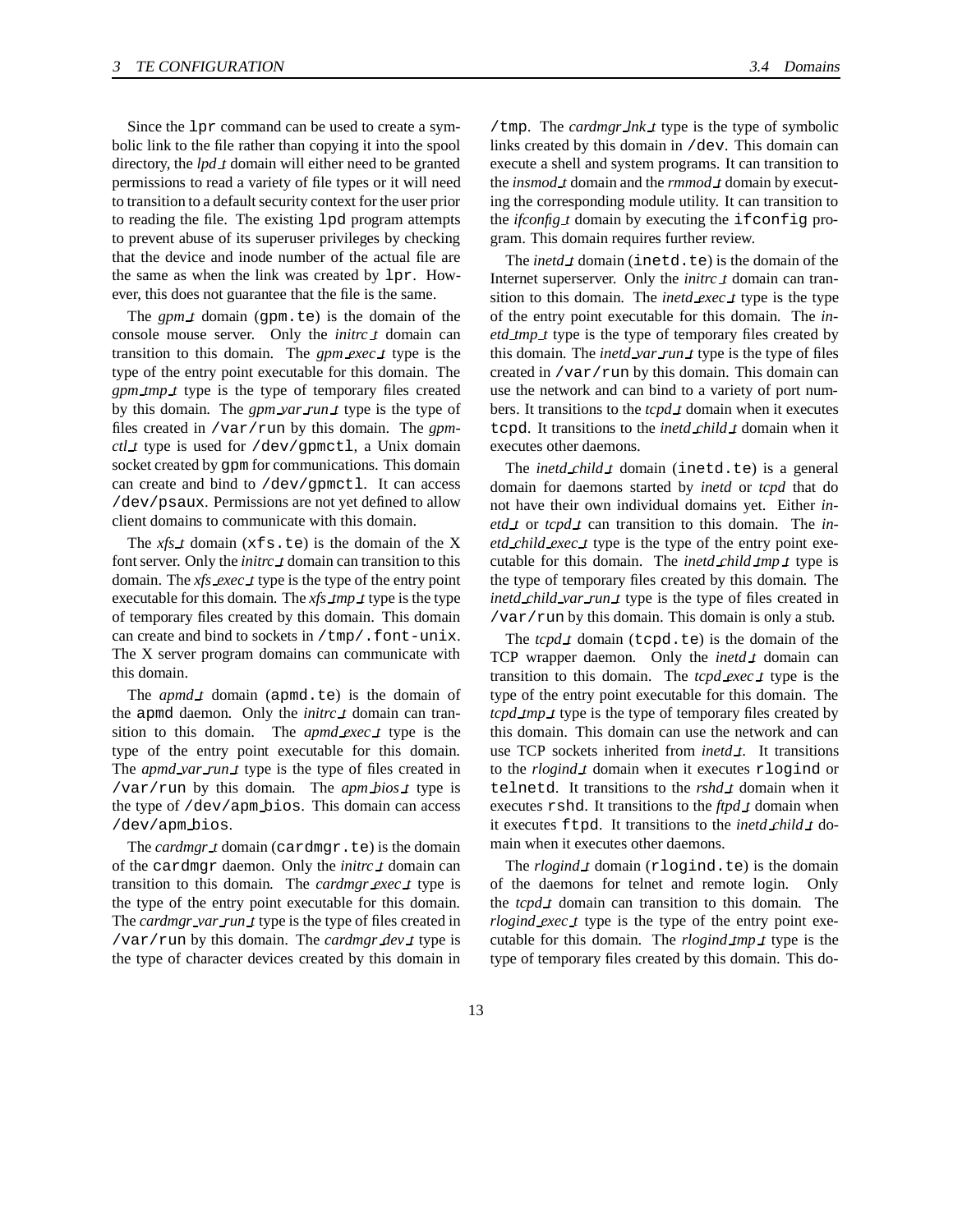main can use the network and can use TCP sockets inherited from *inetd\_t*. It can create ptys. It can modify utmp and wtmp. It transitions to the *remote login t* domain when it executes login.

The *rshd t* domain (rshd.te) is the domain of the rshd daemon. Only the *tcpd t* domain can transition to this domain. The *rshd exec t* type is the type of the entry point executable for this domain. This domain can use the network and can use TCP sockets inherited from *inetd t*. The rshd program was modified to read an initial security context for the user from a /etc/security/rsh contexts configuration file and to run the shell with this security context. It can only transition to the *user t* domain, so it can not be used to enter an administrator domain. This restriction is to prevent entry to an administrator domain without authentication.

The  $ftpd\_t$  domain ( $ftpd.te$ ) is the domain of the ftpd daemon. Only the *tcpd t* domain can transition to this domain. The *ftpd exec t* type is the type of the entry point executable for this domain. The *ftpd var run t* type is the type of files created in  $/\text{var}/\text{run}$  by this domain. This domain can use the network and can use TCP sockets inherited from *inetd t*. The ftpd program is being modified to transition to a configurable security context for the user after the user has been authenticated. The *ftpd domain* macro is used to define derived domains for user ftp sessions.

The *ypbind t* domain (ypbind.te) is the domain of the NIS binding daemon. The *portmap t* domain is the domain of a daemon that maps RPC program numbers to port numbers. The *rpcd t* domain is a general domain for other RPC daemons. Only the *initrc t* domain can transition to these domains. These daemons have not yet been studied for proper permissions.

The *local login t* domain (login.te) is a domain for local logins. Only the *getty t* domain can transition to this domain. The *login exec t* type is the type of the entry point executable for this domain. The *local login tmp t* type is the type of temporary files created by this domain. This domain can use the network to perform NIS lookups. It can read and write utmp, wtmp, and lastlog. It can search the mail spool directory so that it can check for mail for the user. It can transition to any of the domains for user login sessions when it executes a shell. By default, it automatically transitions to the *user t* domain when it executes a shell.

The login program was modified to provide a default login context for each user and to allow the user to specify a different context for the login session. The login program was also changed to relabel the user terminal with a security context derived from the user's security context. The pam console module still needs to be modified to relabel other devices accordingly.

The *remote login t* domain (login.te) is a domain for remote logins. Only the *rlogind t* domain can transition to this domain. This domain has a few differences from *local login t*. The *remote login tmp t* type is the type of temporary files created by this domain. This domain can use ptys created by rlogind. It can only transition to the *user t* domain, so it can not be used to enter an administrator domain. This restriction is to prevent unauthenticated remote logins by administrators via .rhosts files. A separate newrole program was added to support changing from *user t* to *sysadm t* after authenticating to permit remote users to enter the administrator domain after login.

**3.4.3 User Program Domains** The domains/program subdirectory contains a separate file for each domain used for a user program.

Types and domains for the privileged module utilities are defined in the modutil.te file. The *modules conf t* type is for the /etc/conf.modules configuration file. The *modules dep t* type is used for the modules.dep files. The *modules object t* type is used for the module object directories and files.

The *modprobe t*, *depmod t*, *insmod t*, and *rmmod t* domains are defined for the corresponding utilities, and each domain has a corresponding entry point executable type. The *initrc t* and administrator domains can transition to these domains. Both the *cardmgr t* domain and the *modprobe t* domain can transition to the *insmod t* or *rmmod t* domains. The *crond t* domain can transition to the *rmmod t* domain for the /etc/cron.d/kmod crontab file.

The *modprobe t* domain can execute shell commands from conf.modules. The *depmod t* domain can create modules.dep. The *insmod t* and *rmmod t* domains can use the *sys module* capability.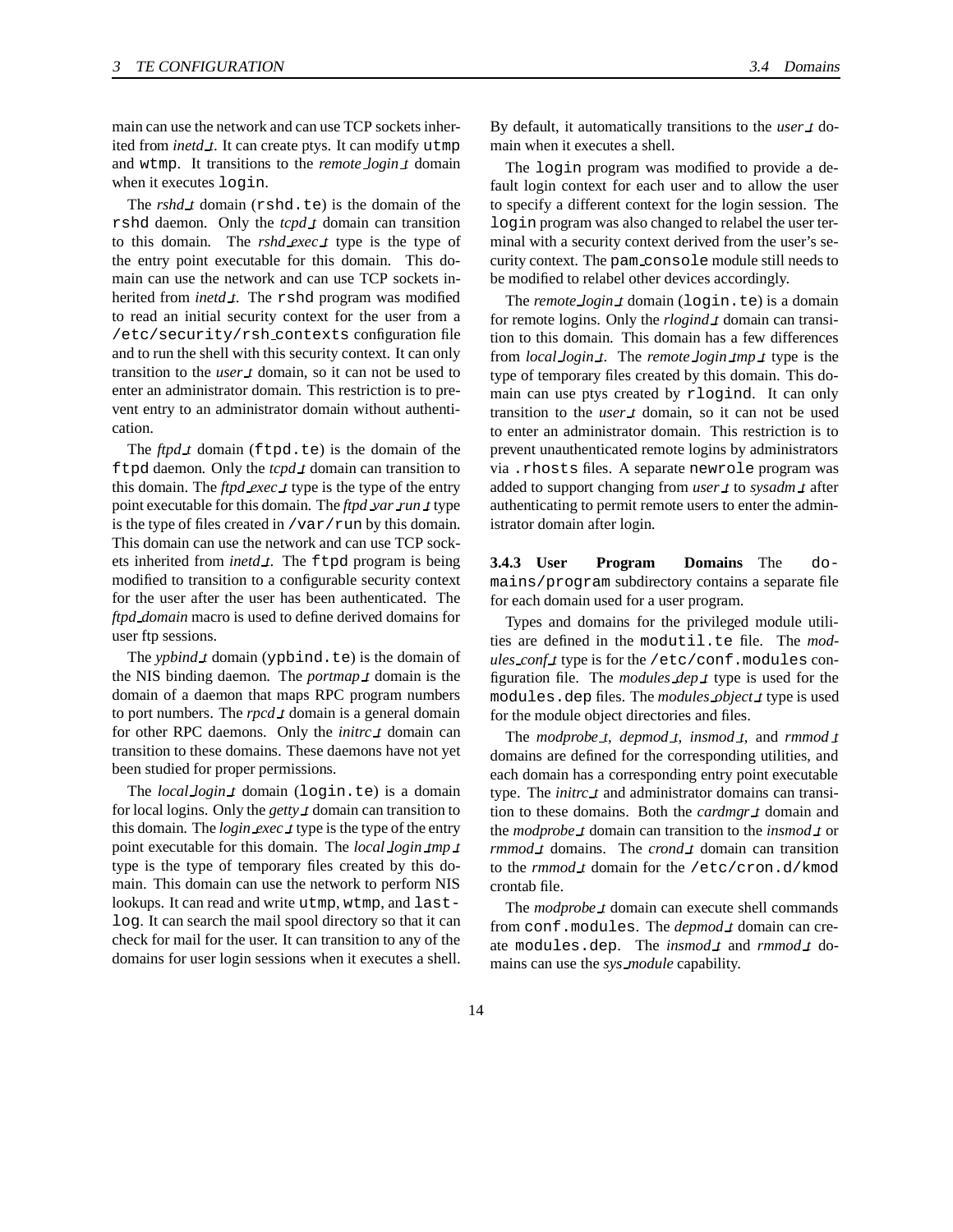When executed by the kernel module loader, the modprobe and insmod programs remain in the *kmod t* domain. This allows the security policy to distinguish between permissions granted to the kernel module loader and permissions granted to module utilities executed by user processes. For example, the security policy could be configured to prohibit any transitions to the *modprobe t* and *insmod t* domains while still allowing the kernel module loader to function.

The *logrotate t* domain (logrotate.te) is the domain for the logrotate program. Only the *system crond t* domain and the administrator domains can transition to this domain. The *logrotate exec t* type is the type of the entry point executable for this domain. The *logrotate tmp t* type is the type of temporary files created by this domain. This domain can create, rename and truncate log files, and it can set the appropriate security context and Unix ownership. It can read the PID files, search /proc, and signal any domain in order to notify daemons of changes in log files. It can update *var lib t* for /var/lib/logrotate.status. The logrotate program was modified to preserve the security context of log files.

The *fsadm t* domain (fsadm.te) is the domain for disk and file system administration programs such as fsck and swapon. Only the *initrc t* domain and the administrator domains can transition to this domain. The *fsadm\_exec\_t* type is the type of the entry point executable for this domain. The *fsadm tmp t* type is the type of temporary files created by this domain. This domain can write to /etc/mtab and it can access the raw disk devices.

The *ifconfig t* domain (ifconfig.te) is the domain for the ifconfig program. Only the *initrc t* domain, *cardmgr t* domain, and the administrator domains can transition to this domain. The *ifconfig exec t* type is the type of the entry point executable for this domain. This domain can use the *sys module* capability to load network interface modules and it can configure the network interfaces.

The *utempter t* domain (utempter.te) is the domain for the utempter program. Any of the user login domains can transition to this domain. The *utempter exec t* type is the type of the entry point executable for this domain. The *utempter t* domain can read

and write utmp and wtmp, allowing the utempter program to log the beginnings and ends of user sessions on behalf of the xterm virtual terminal program.

The *passwd t* domain (passwd.te) is the domain for changing passwords and other user information. Any of the user login domains can transition to this domain. The *passwd exec t* type is the type of the entry point executable for this domain. This domain can read and write /etc and /etc/auth. It can also test for the existence of a shell and read utmp.

Since the ordinary programs for changing passwords and other user information (passwd, chfn, chsh) allow the superuser to change any user's information, it was necessary to interpose a wrapper program to prevent this behavior, as in [2]. The wrapper programs (spasswd, schfn, schsh) only call the real programs if the Flask user identity of the calling process is the same as the Unix real user identity, and these programs do not pass any arguments to the real programs. These wrapper programs will be changed to pass unprivileged arguments. Since the *passwd t* domain can only be entered through the wrapper programs, an unprivileged user login domain cannot bypass the wrapper programs. Administrator domains can directly execute the regular programs and change other users' information as the superuser.

The X server program domains are *user xserver t* and *sysadm\_xserver\_t*. These domains are defined using the *xserver domain* macro in xserver.te. The *xserver exec t* type is the type of the entry point executable for these domains. The *user xserver tmp t* and *sysadm xserver tmp t* types are the types of temporary files created by these domains. Each X server domain can create and bind to a socket in /tmp with the corresponding temporary type. It can connect to the X font server domain. It can receive connections from the corresponding user login domain. Currently, it can read and write memory devices, although the portion of the X server that requires this access should be separated. It can execute a variety of system programs.

The lpr domains are *user lpr t* and *sysadm lpr t*. These domains are defined using the *lpr domain* macro in lpr.te. These domains are used for the client printing commands lpr, lpq, and lprm. The *lpr exec t* type is the type of the entry point executable for these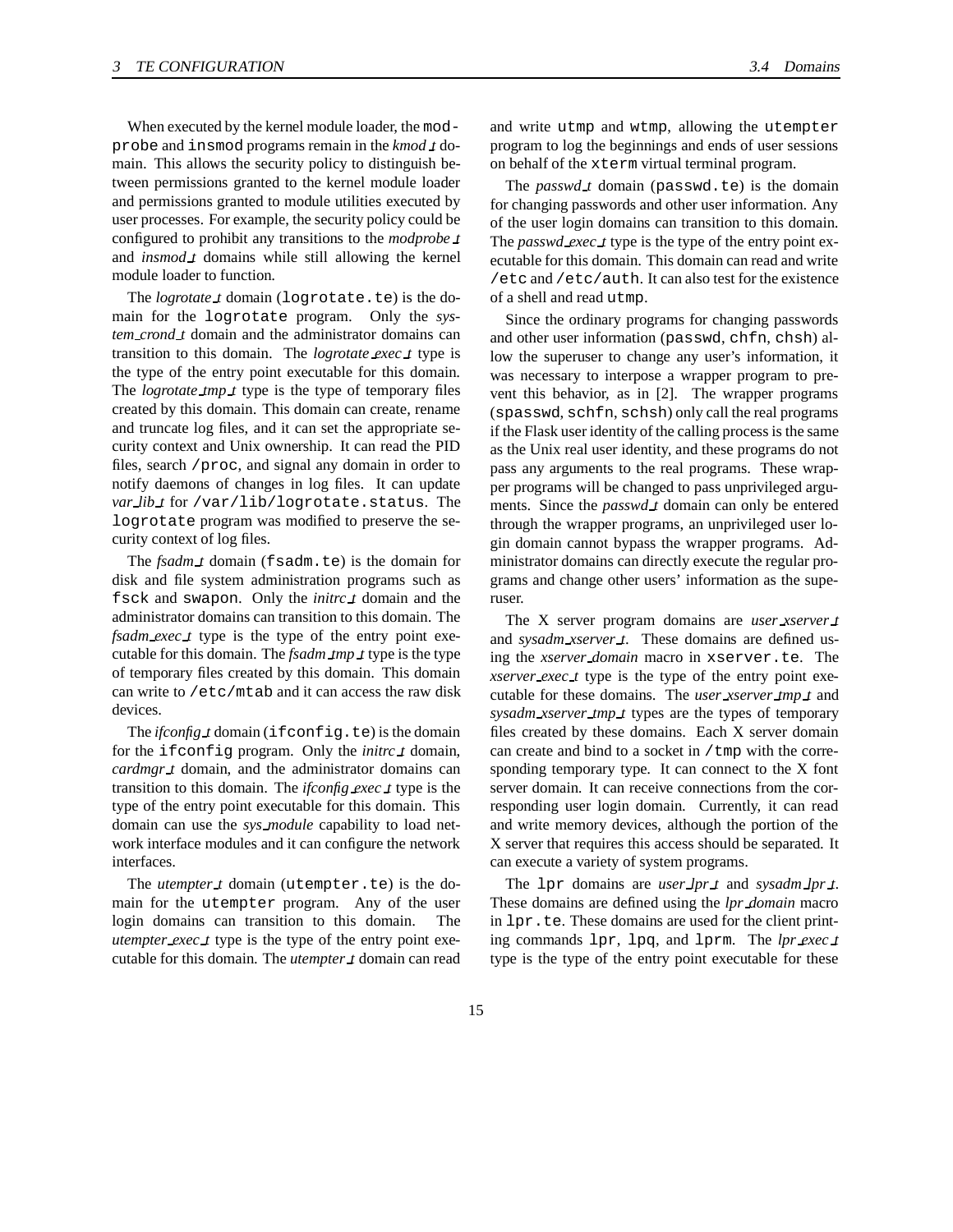domains. The *user lpr tmp t* and *sysadm lpr tmp t* types are the types of temporary files created by these domains. Each domain can create spool files with a derived type in /var/spool/lpd. It can connect to lpd and send SIGHUP to the daemon. It can read from pipes created by the user login domain.

The sendmail program domains are *user mail t* and *sysadm mail t*. These domains are defined using the *mail domain* macro in mail.te. The *sendmail exec t* type is the type of the entry point executable for these domains. The *user mail tmp t* and *sysadm mail tmp t* types are the types of temporary files created by these domains. These domains share many of the same permissions as the *sendmail t* system domain. They can also read temporary files created by the user login domain for sending mail and they can write to the user domain's home directory type to create the dead. letter file.

Currently, the mail program does not run in a separate domain from the user login domains, since it does not require any special permissions to access the mail spool files. To prevent the superuser from reading and writing all mail spool files, the individual spool files could be created with a type based on the default login domain for the user. Alternatively, a wrapper for the mail program could be created with its own domain to ensure that the program is only used to access the mail spool file for the Flask user identity.

The gnome-pty-helper program domains are *user gph t* and *sysadm gph t*. These domains are defined using the *gph domain* macro in gnome-ptyhelper.te. The *gph exec t* type is the type of the entry point executable for this domain. The gnome-ptyhelper program creates new pseudo-terminals for instances of the gnome-terminal virtual terminal program running in the user login domains, and logs the beginnings and ends of gnome-terminal sessions to utmp and wtmp. Each of the gnome-pty-helper domains supports this behavior by providing read and write access to the /dev/ptmx device, utmp, and wtmp, and by permitting the passing of open file descriptors to programs in the corresponding user login domains via local socket IPC.

The su domains are *user su t* and *sysadm su t*. These domains are defined using the *su domain* macro in

su.te. The *su exec t* type is the type of the entry point executable for these domains. Each su domain automatically reverts to the domain of the caller when it executes a shell. It can read the shadow password file for user authentication. It can update the utmp file. It can modify the user's .Xauthority file. Since the su program is most frequently used simply to obtain Unix privileges for administrative tasks by becoming the superuser, it seems to be undesirable to also change the Flask user identity, so only the Unix identity is changed.

The netscape domains are *user netscape t* and *sysadm netscape t*. These domains are defined using the *netscape domain* macro in netscape.te. The *netscape exec t* type is the type of the entry point executable for these domains. These domains are limited to writing to a derived type: *user netscape rw t* and *sysadm netscape rw t*. The file contexts configuration uses the *user netscape rw t* type for the .netscape directories, the .mime.types file and the .mailcap file. Users can also apply this type to other files or directories that should be writeable by netscape. These netscape domains are not allowed to read a different derived type: *user netscape noread t* and *sysadm netscape noread t*. Users can apply this type to files that should not be readable by netscape.

The crontab domains are *user crontab t* and *sysadm crontab t*. These domains are defined using the *crontab domain* macro in crontab.te. The *crontab exec t* type is the type of the entry point executable for these domains. The *user cron spool t* and *sysadm cron spool t* types are the types for the crontab files created by these domains in /var/spool/cron.

**3.4.4 User Login Domains** The domains/user subdirectory contains a separate file for each domain used for an ordinary user login. The domains/admin subdirectory contains a separate file for each domain used for an administrator login. Currently, there is a single domain for ordinary users and a single domain for administrators.

The *user t* domain is the initial login domain for unprivileged users. The *local login t*, *remote login t*, and *rshd t* domains can transition to this domain. This domain is defined using the *user domain* macro in user.te. The *shell exec t* type is the type of the entry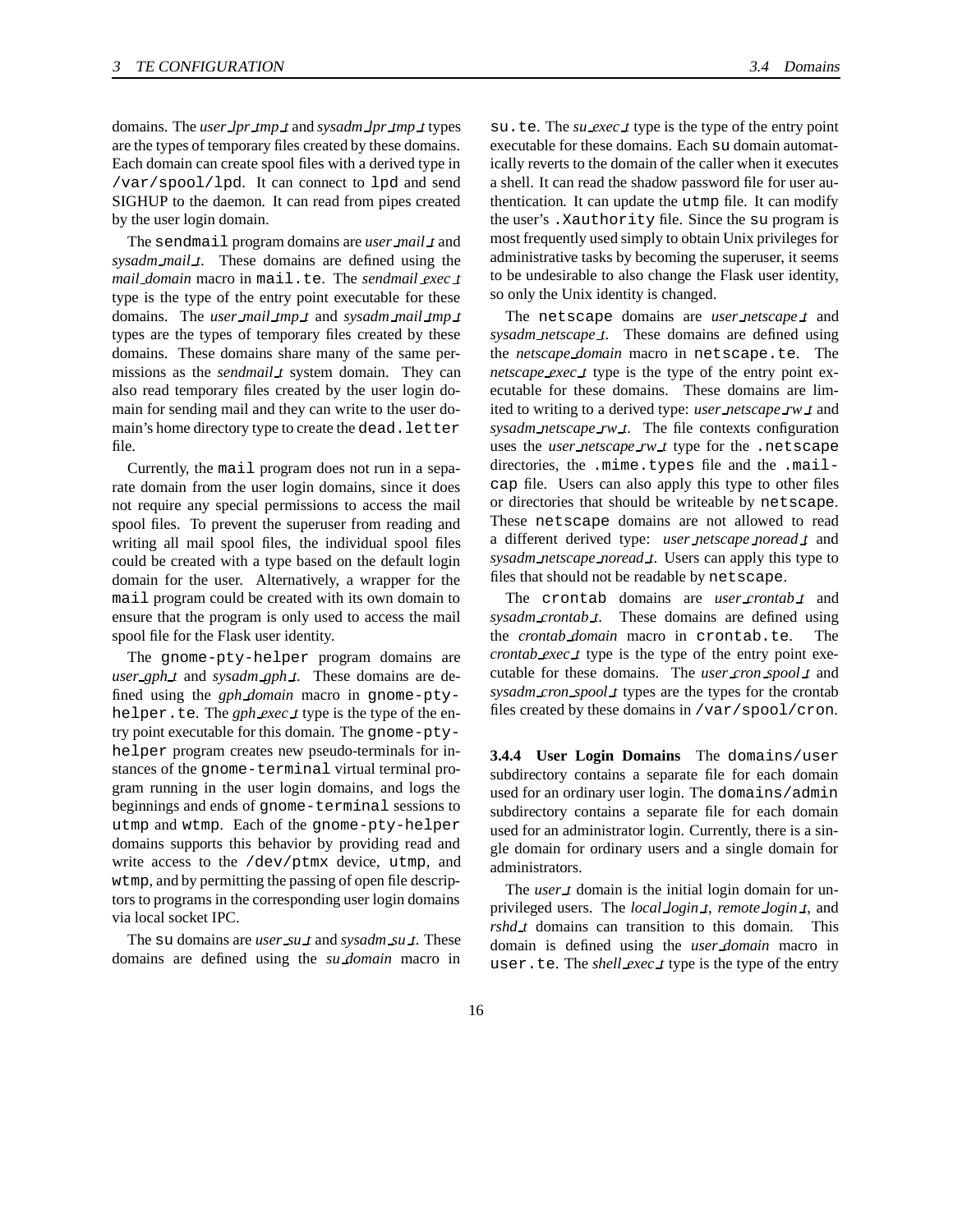point executable for this domain. The *user home t* type is the type for home directories of ordinary users. The *user tmp t* type is the type of temporary files created by this domain. The *user tty device t* type is the type of tty devices owned by this domain. The *user devpts t* type is the type of pty devices owned by this domain. This domain can use the network. It can execute a variety of system programs. It can read, write or execute files in its home directory type. It can transition to several of the user program domains when it executes the corresponding program.

The *sysadm t* domain is the initial login domain for system administrators. The *init t* and *local login t* domains can transition to this domain. This domain is defined using the *admin domain* macro in sysadm.te. The *shell exec t* type is the type of the entry point executable for this domain. The *sysadm home t* type is the type for home directories of administrators. The *sysadm tmp t* type is the type of temporary files created by this domain. The *sysadm tty device t* type is the type of tty devices owned by this domain. The *sysadm devpts t* type is the type of pty devices owned by this domain. This domain is allowed to perform administrative tasks such as running module utilities, mounting and unmounting file systems, configuring network interfaces, and running telinit. It can read and write all file types with the *sysadmfile* attribute. It can examine procfs for all processes and send signals to all processes. It can load new policy configurations and it can relabel files.

The file contexts configuration uses *user home t* as the type for /home and *sysadm home t* as the type for /root. This configuration must be customized to properly type the home directories for administrators and ordinary users of the site. Currently, all domains are granted read access to these types. Many domains require read access in order to read user dotfiles. The mail program domains are granted permission to write the corresponding user home directory type to create the dead.letter file. The su program domains are granted permission to update the .Xauthority file. Each user domain is granted permissions to read, write, and execute its own home directory type. The administrator domain is also granted permissions to read and write the ordinary user home directory type, but not to

execute it.

Although a user may be authorized as an administrator, the user should still login in the *user t* domain unless he is performing administrative tasks. Otherwise, the user may unintentionally abuse his privileges. Currently, the ability of an administrator to login in the *user t* domain is complicated by the fact that the administrator's home directory has a separate type that is not writeable by the *user t* domain. This problem will be solved either by adding support for multiple home directories for a user or by adding support for polyinstantiated directories.

#### **3.5 Assertions**

The assert.te file contains assertions that are checked after evaluating the entire TE configuration. These assertions can be used to detect errors in the configuration.

A few sample assertions are provided, but a thorough set of assertions has not yet been developed. Some of the sample assertions are that only certain domains can use the *sys module* capability and that system software can only be modified by administrators.

An *assert execute* macro is defined for generating assertions to verify that certain domains can only execute code from their entry point executable type, the system dynamic loader type, and the system shared library type. This macro is applied to a set of domains that should not require execute access to any other code.

# **4 RBAC Configuration**

This section describes the Role-Based Access Control (RBAC) configuration contained in the rbac file. It begins by discussing each m4 macro. It then describes each role.

#### **4.1 Macros**

Currently, there is only one macro defined for the RBAC configuration. The *role auto trans* macro expands to a role allow rule that authorizes a role transition and a role transition rule that causes the transition to occur automatically when a particular program type is executed. This macro is the RBAC equivalent to the TE *domain auto trans* macro.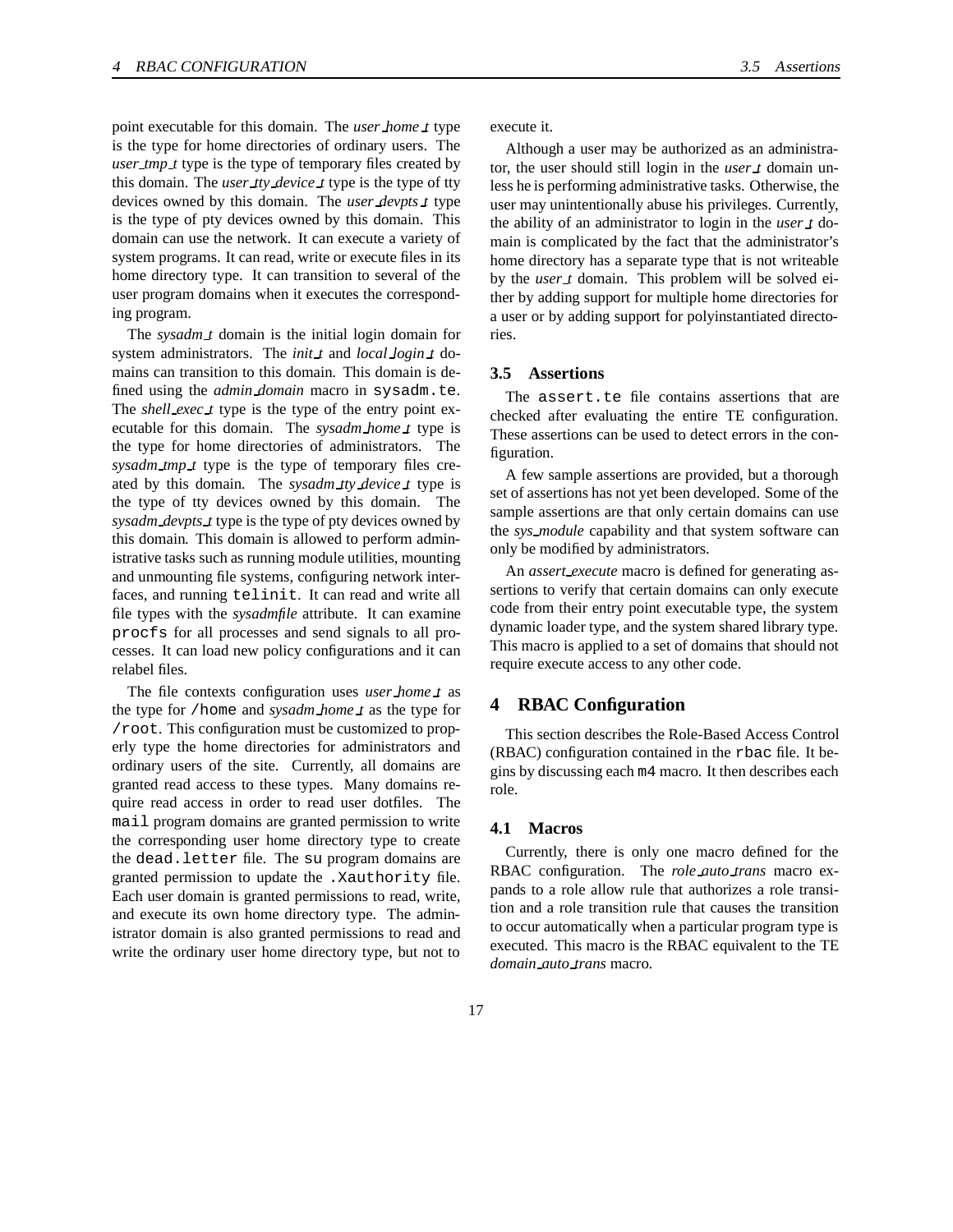#### **4.2 Roles**

The *object r* role is a predefined role that is used for objects, since the role field in an object security context is not used in access decisions. Any type can be associated with this role. A role allow rule to this role should never be defined, since a process with this role could potentially enter any domain.

The *system r* role is the role of system processes. Any of the TE system domains described in Section 3.4.2 can be associated with this role. The *sysadm t* domain is authorized for this role so that init can enter this domain for single-user mode. The *fsadm t*, *ifconfig t*, and module program domains are also authorized for this role so that *initrc t* can execute the corresponding programs.

The *user r* role is the role of unprivileged user processes. The initial login domain for this role is the *user t* domain. This role is also authorized for a variety of user program domains.

The *sysadm r* role is the role of the system administrator. The initial login domain for this role is the *sysadm t* domain. This role is also authorized for a variety of user program domains, including domains for ifconfig, fsck, and the module utilities.

These user roles can be entered at login. To support role changes during a login session, a newrole program was created. This program reauthenticates the user to ensure that the role change does not occur without consent by the user. The program transitions to the new role and to the initial login domain associated with that role. This program is run in the *newrole t* domain that is authorized for role changes.

# **5 User Configuration**

This section describes the user configuration contained in the users file. This configuration defines each user recognized by the security policy. It specifies the roles that can be associated with each user.

The *system\_u* user is the user identity for system processes and objects. There should be no corresponding Unix identity for the Flask *system u* user, and a user process should never be assigned the *system u* user identity. The *system\_r* role can be associated with this user identity.

The remaining users listed in this configuration cor-

respond to Unix identities in the /etc/passwd file. These user identities are assigned to user processes when login creates the user shell. The *user r* role can be associated with any user. The *sysadm r* role can be associated with any system administrator.

Although a user may be authorized for an administrator role, the user should still login in the *user r* role unless he is performing administrative tasks. Otherwise, the user may unintentionally abuse his privileges. Currently, the ability of an administrator to login in the *user r* role is complicated by the fact that the administrator's home directory has a separate type that is not writeable by the *user t* domain. This problem will be solved either by adding support for multiple home directories for a user or by adding support for polyinstantiated directories.

#### **6 Constraints Configuration**

This section describes the constraints configuration contained in the constraints file. This configuration defines additional restrictions on certain permissions. These restrictions are expressed as boolean expressions based on the relevant user identities, roles, and types.

Two constraints are defined for the process transition permission. The first constraint restricts the ability to transition to a different user identity to domains with the *privuser* type attribute. Only the crond and login domains need this attribute. The second constraint restricts the ability to transition to a different role to domains with the *privrole* type attribute. Only the crond, login domains, and the domain for the newrole program need this attribute.

Two constraints are defined for creating and relabeling objects. The first constraint restricts the ability to create or relabel files with a different owner to domains with the *privowner* attribute. The second constraint restricts the ability to create or relabel sockets with a different owner to domains with the *privowner* attribute. The administrator domain and the *logrotate t* domain have this attribute.

# **7 Security Context Configuration**

This section describes the security context configuration. It begins by discussing the security contexts for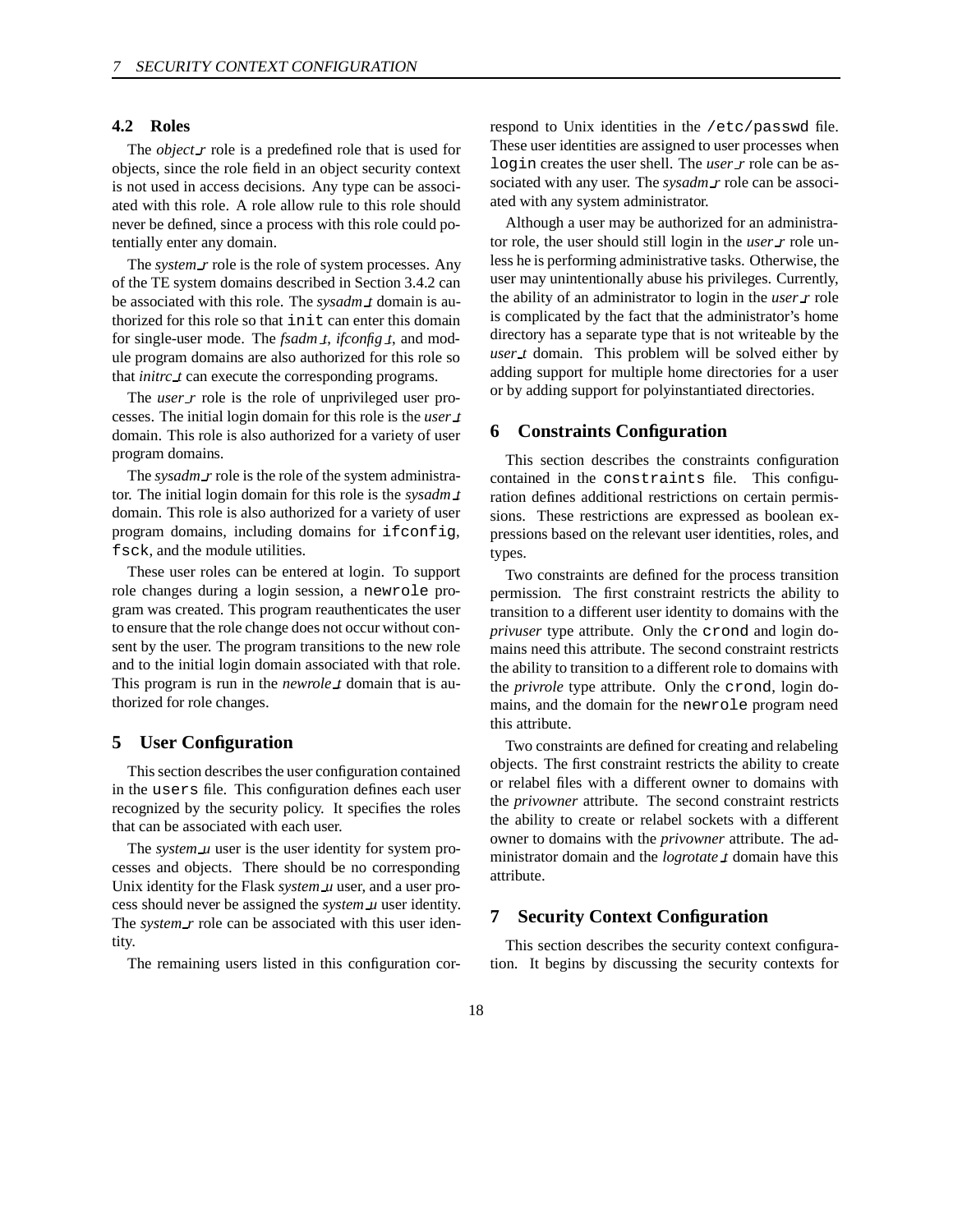initial SIDs. The contexts for unlabeled file systems are then described. This section concludes with a description of the contexts for network objects.

#### **7.1 Initial SID Contexts**

The initial SID context configuration is contained in the initial sid contexts file. This configuration specifies the security context for each SID that is predefined for system initialization.

A separate domain or type is defined for each initial SID so that the TE configuration can distinguish among the initial SIDs. The domains associated with the kernel, init, and kernel module loader SIDs are described in Section 3.4. The types associated with the other initial SIDs are described in Section 3.3.

All of the initial SID contexts use the *system u* user identity, since they represent system processes and objects. The kernel SID, init SID, and kernel module loader SID use the *system r* role since they are used for system processes. The initial SIDs for sockets (*any socket*, *icmp socket*, and *tcp socket*) use the *system\_r* role because sockets are treated as proxies for processes in the network access control model. The other initial SIDs use the *object r* role since they represent objects.

#### **7.2 File System Contexts**

The unlabeled file system context configuration is contained in the fs contexts file. This configuration specifies the security contexts to apply to an unlabeled file system when it is first mounted. If no entry is specified for the device, then the security contexts associated with the *fs* and *file* initial SIDs are used.

Currently, this configuration is unused. A single entry is specified as an example. The types are the same as for the *fs* and *file* initial SIDs. The *system u* user identity and *object r* role are used since these contexts represent system objects.

#### **7.3 Network Contexts**

The network object context configuration is contained in the net contexts file. This configuration specifies the security contexts for port numbers, network interfaces, nodes, and NFS files. The types associated with these contexts are discussed in Section 3.3.7. These security contexts use the *system u* user identity and the *object\_r* role since they represent system objects.

By default, port numbers are labeled with the security context associated with the *port* initial SID. Separate security contexts are specified for port numbers that should be restricted to particular domains. Currently, security contexts are only defined for a few ports as examples. As discussed in Section 3.3.7, several of the types used in these security contexts can be reduced to a single *inetd port t* type.

The security contexts associated with the *netif* and *netmsg* initial SIDs are used by default for network interfaces. Separate security contexts can be specified for individual network interfaces to distinguish access to different interfaces. Currently, separate contexts are defined for the loopback interface, the eth0 interface, and the eth1 interface. However, these distinctions are not currently used by the TE configuration.

By default, the security context associated with the *node* initial SID is used for nodes. Separate security contexts can be specified for an address and mask pair to distinguish access to different nodes. Currently, separate contexts are defined for the localhost address and for all hosts with a particular prefix. However, these distinctions are not currently used by the TE configuration.

NFS filesystems and files are labeled with the security context associated with the *nfs* initial SID by default. Separate security contexts can be specified for an address and mask pair to distinguish access to different NFS servers.

# **8 File Contexts**

This section describes the separate configuration used to set file security contexts. This configuration is contained in the file contexts file. It specifies file security contexts based on pathname regular expressions. The setfiles program reads this configuration and labels files accordingly.

Since the file system layout varies considerably among different Linux distributions and even among different versions of a single Linux distribution, this configuration should be reviewed and customized before the initial relabeling of the file system. For example, the locations